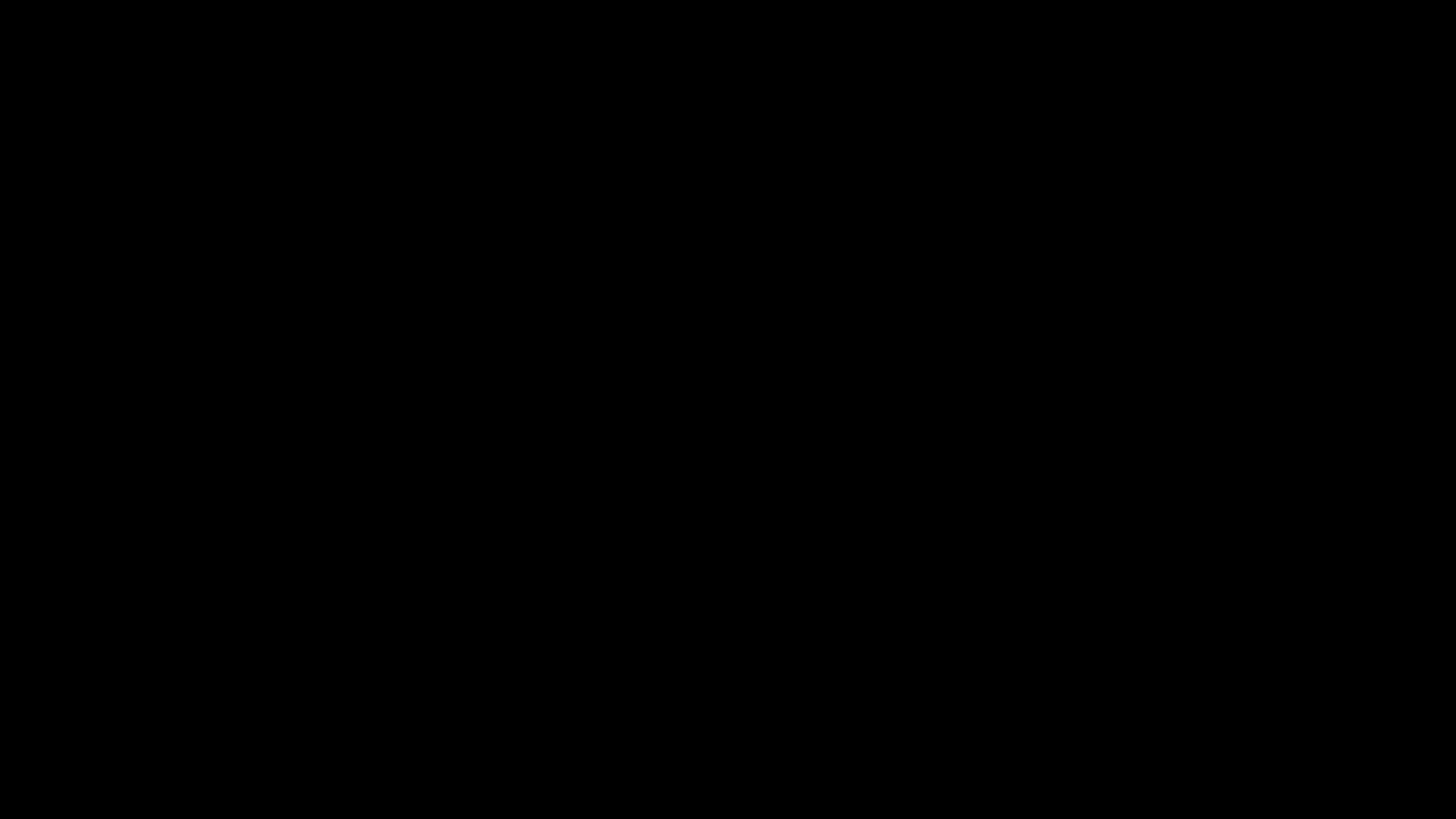#### **FY 2019 Appropriations Review**

#### **May 16, 2019**

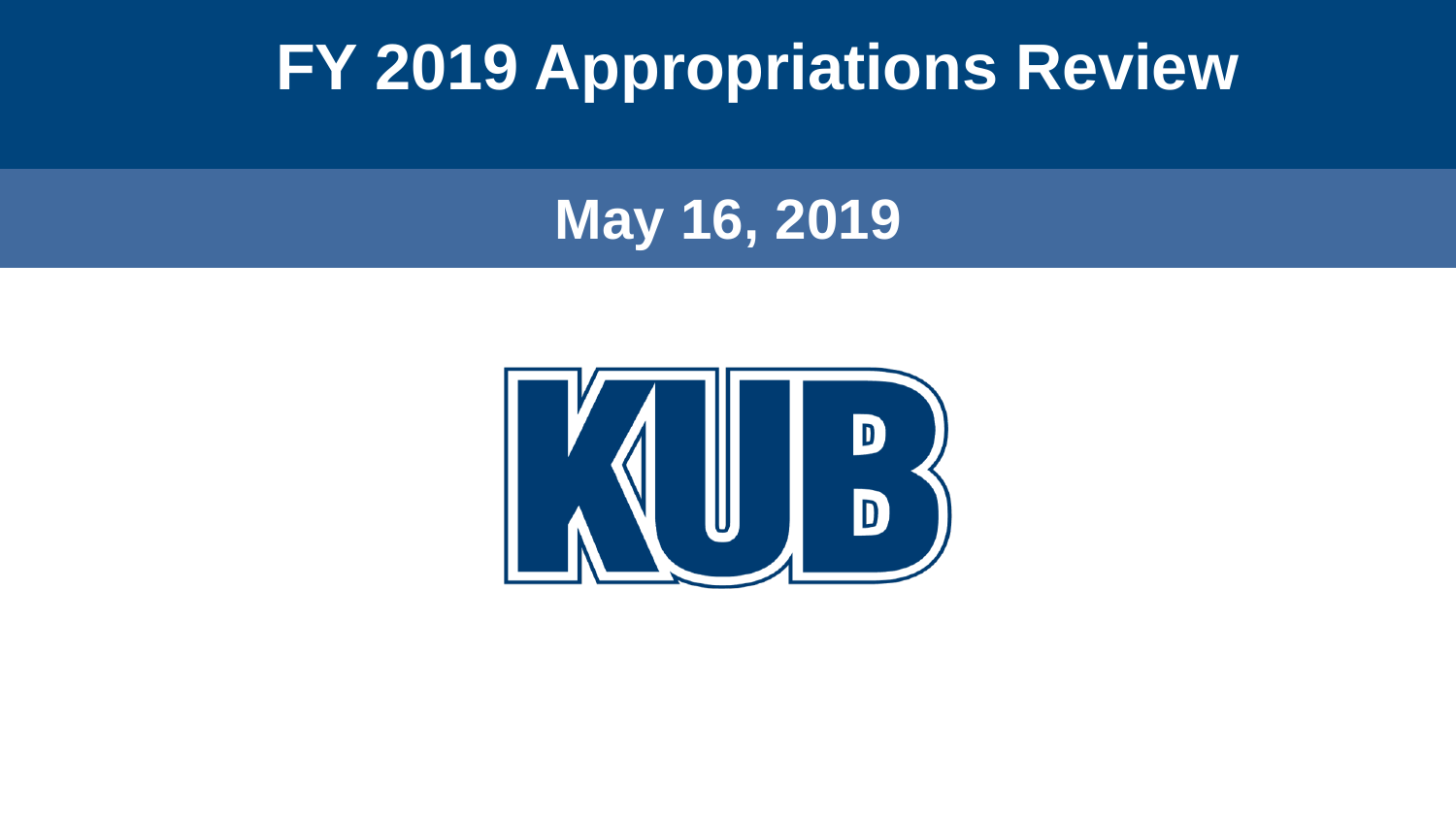## **FY 2019 Budget Performance**

- \$11.5M or 1.7% under budget
- All systems under budget
- Weather impacted O&M
- Timing of capital projects major factor
- Debt issued earlier than planned
- Sales exceeded budget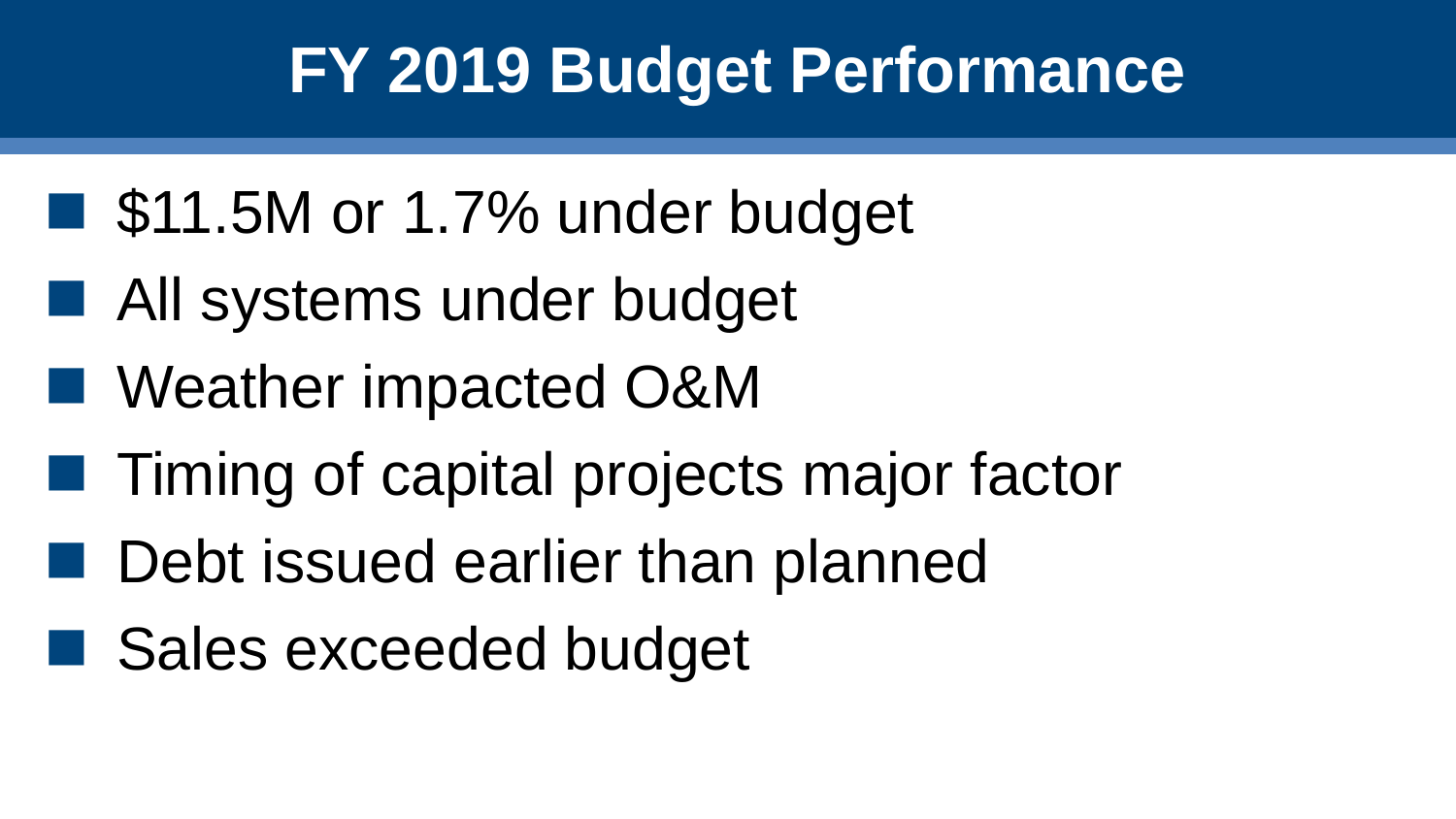# **\$11.5M Under Budget**

|                              | <b>Electric</b> | Gas     | <b>Water</b> | <b>Wastewater</b> | <b>Total</b> |
|------------------------------|-----------------|---------|--------------|-------------------|--------------|
| <b>Energy Cost</b>           | \$4,764         | \$735   |              |                   | \$5,499      |
| <b>O&amp;M</b>               | (642)           | 967     | (\$1,145)    | \$25              | (795)        |
| <b>Capital</b>               | 1,958           | 17      | 2,311        | 3,560             | 7,846        |
| <b>Debt Service</b>          | (377)           | (100)   | (462)        | (213)             | (1, 152)     |
| <b>Taxes and Equivalents</b> | 149             | (76)    | (5)          | 32                | 100          |
|                              | \$5,852         | \$1,543 | \$699        | \$3,404           | \$11,498     |

*\$ in Thousands ( ) = Over Budget*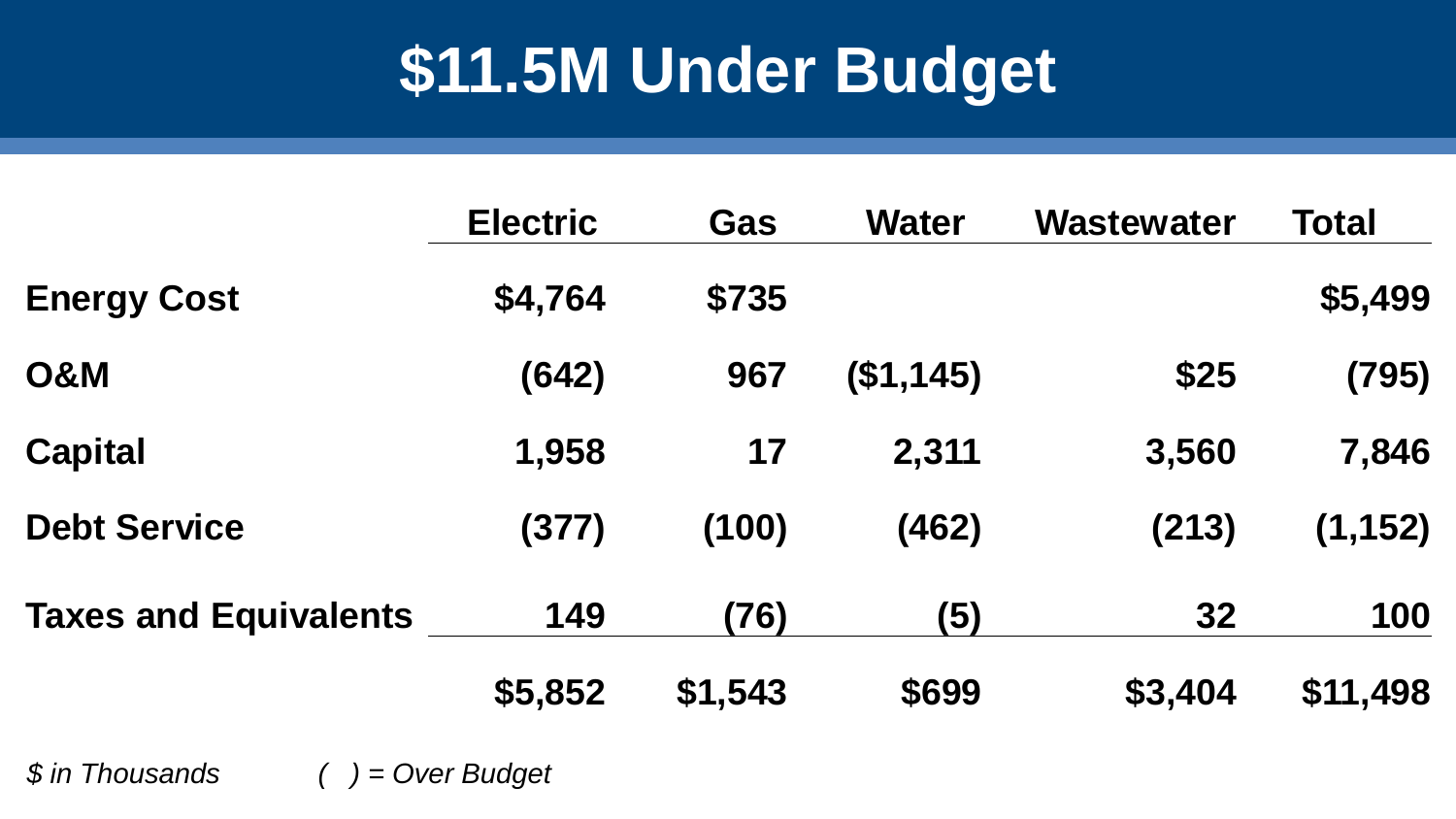## **FY 2019 Projections by System**

|                      | <b>Electric</b> | <b>Gas</b> | <b>Water</b> | <b>Wastewater</b> | <b>Total</b> |
|----------------------|-----------------|------------|--------------|-------------------|--------------|
| <b>Sales Revenue</b> | (\$8,808)       | \$178      | \$566        | \$672             | (\$7,392)    |
| <b>Energy Cost</b>   | 4,764           | 735        |              |                   | \$5,499      |
| <b>Sales Margin</b>  | (\$4,044)       | \$913      | \$566        | \$672             | ( \$1,893)   |
| <b>Other Revenue</b> | 5,876           | 455        | 148          | 963               | \$7,442      |
| <b>Expenditures</b>  | 1,088           | 808        | 699          | 3,404             | \$5,999      |
| <b>Net Cash</b>      | \$2,920         | \$2,176    | \$1,413      | \$5,039           | \$11,548     |

*\$ in Thousands ( ) = Less Cash*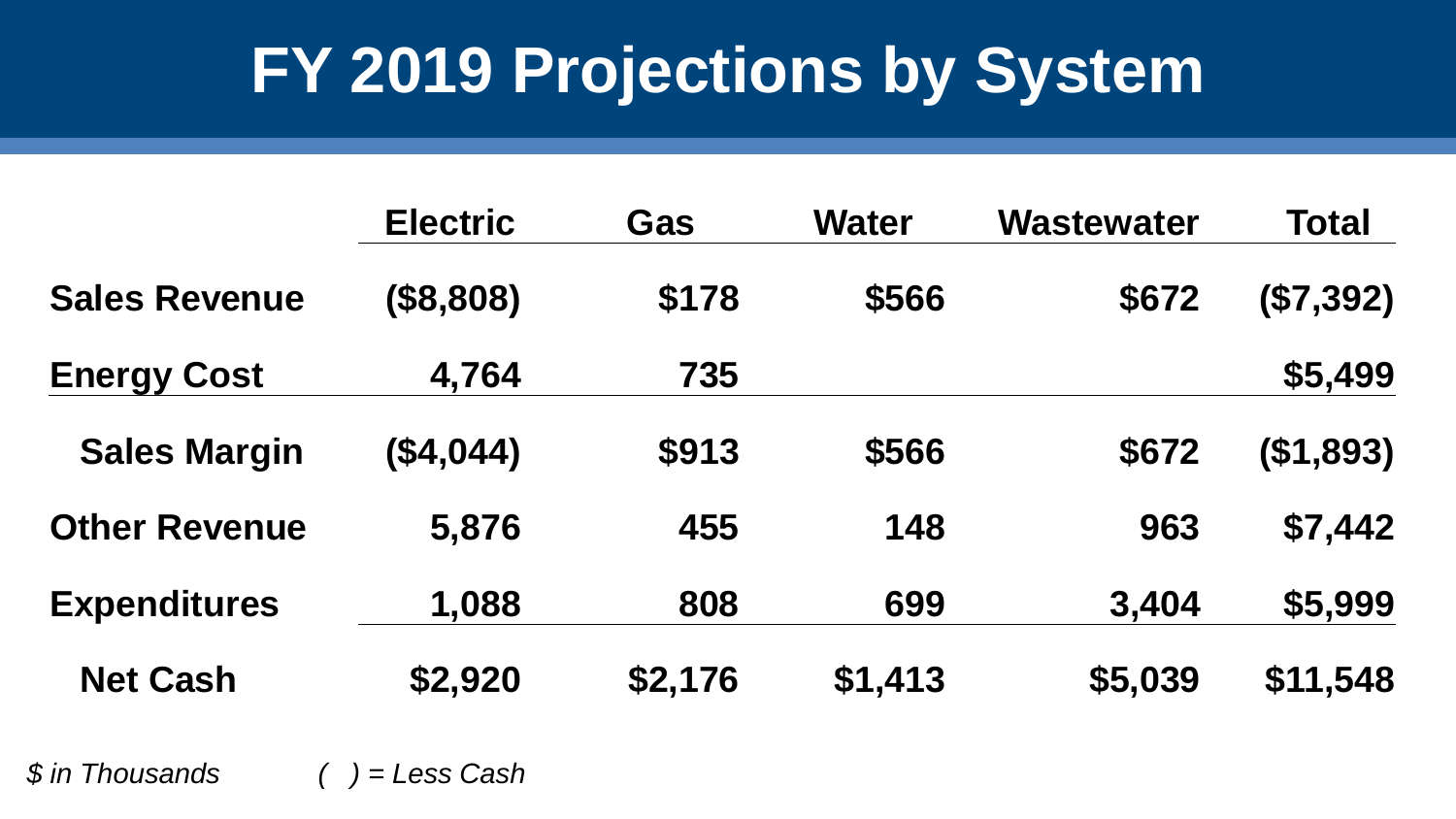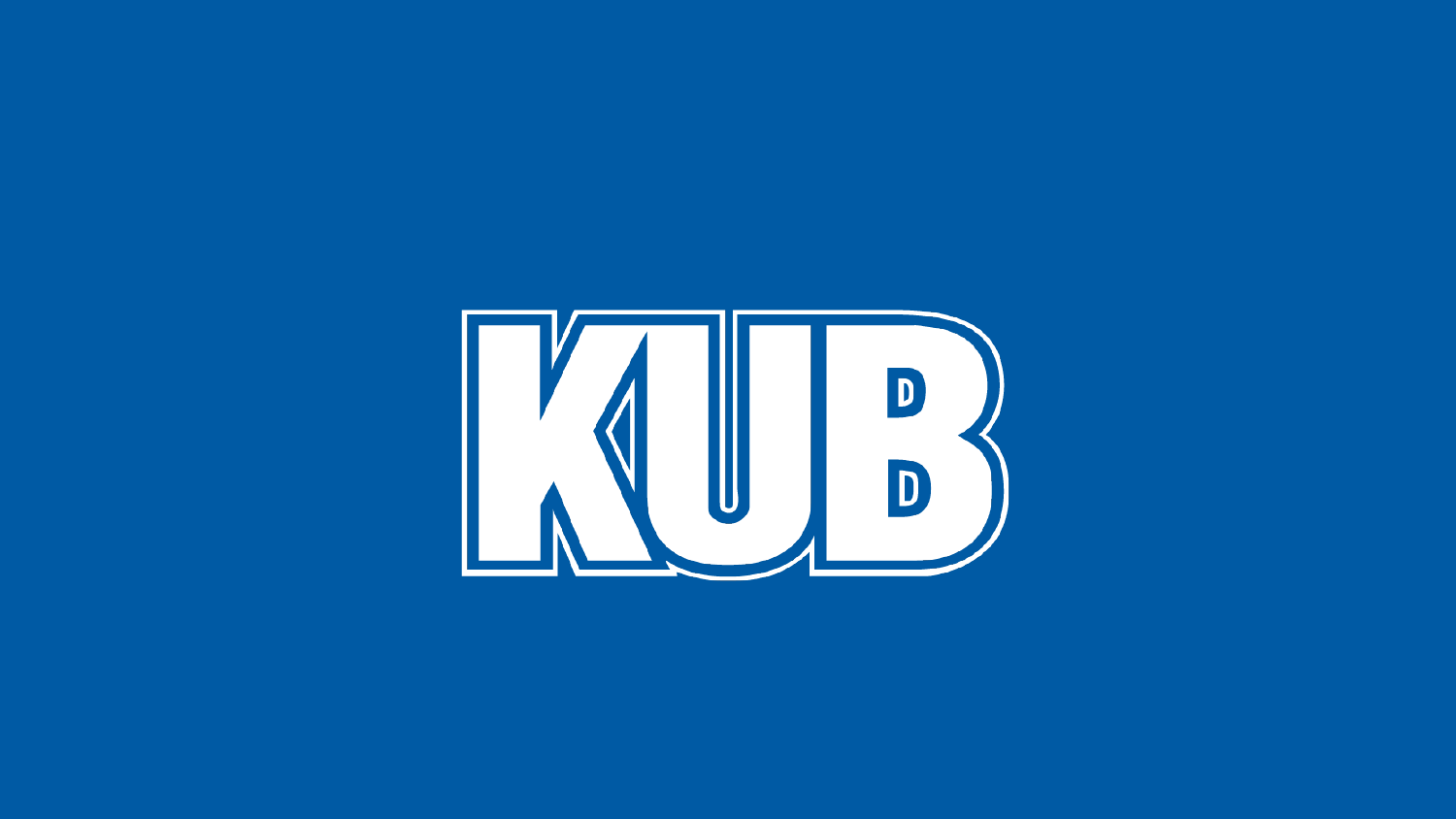**FY 2020 Appropriations and Funding Recommendations**

#### **May 16, 2019**



#### **Resolutions 1393, 1394, and 1395**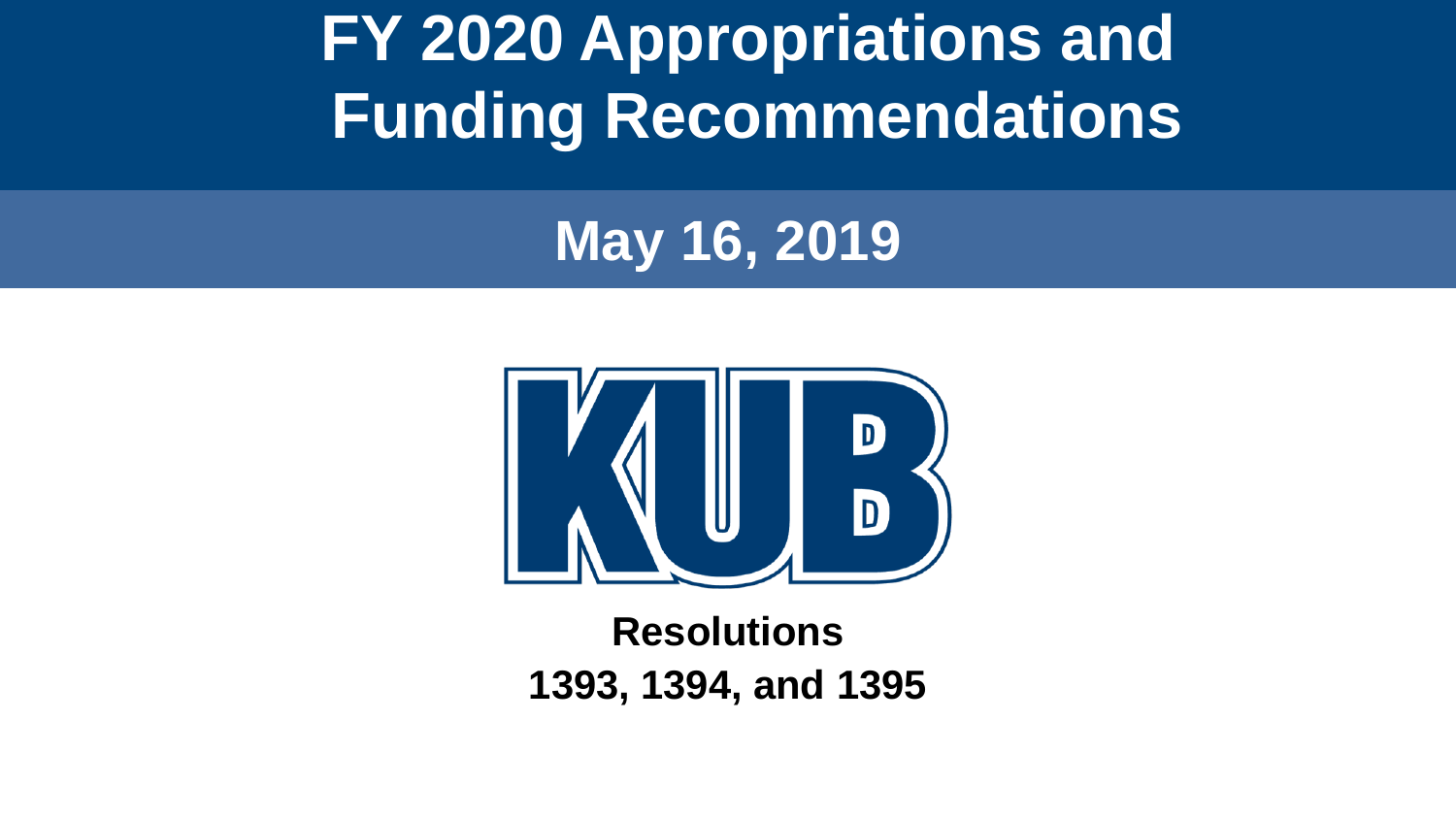**Proposed Budget Focused on Maintaining Safe, Reliable, and Affordable Services**

- Proposed budget \$964M
- Flat compared to FY 19 forecast
- Capital budget includes \$105M for Century II and \$15.4M for Grid/Meter Modernization
- \$63M new bonds help fund capital budget
- FY 20 rate increases already adopted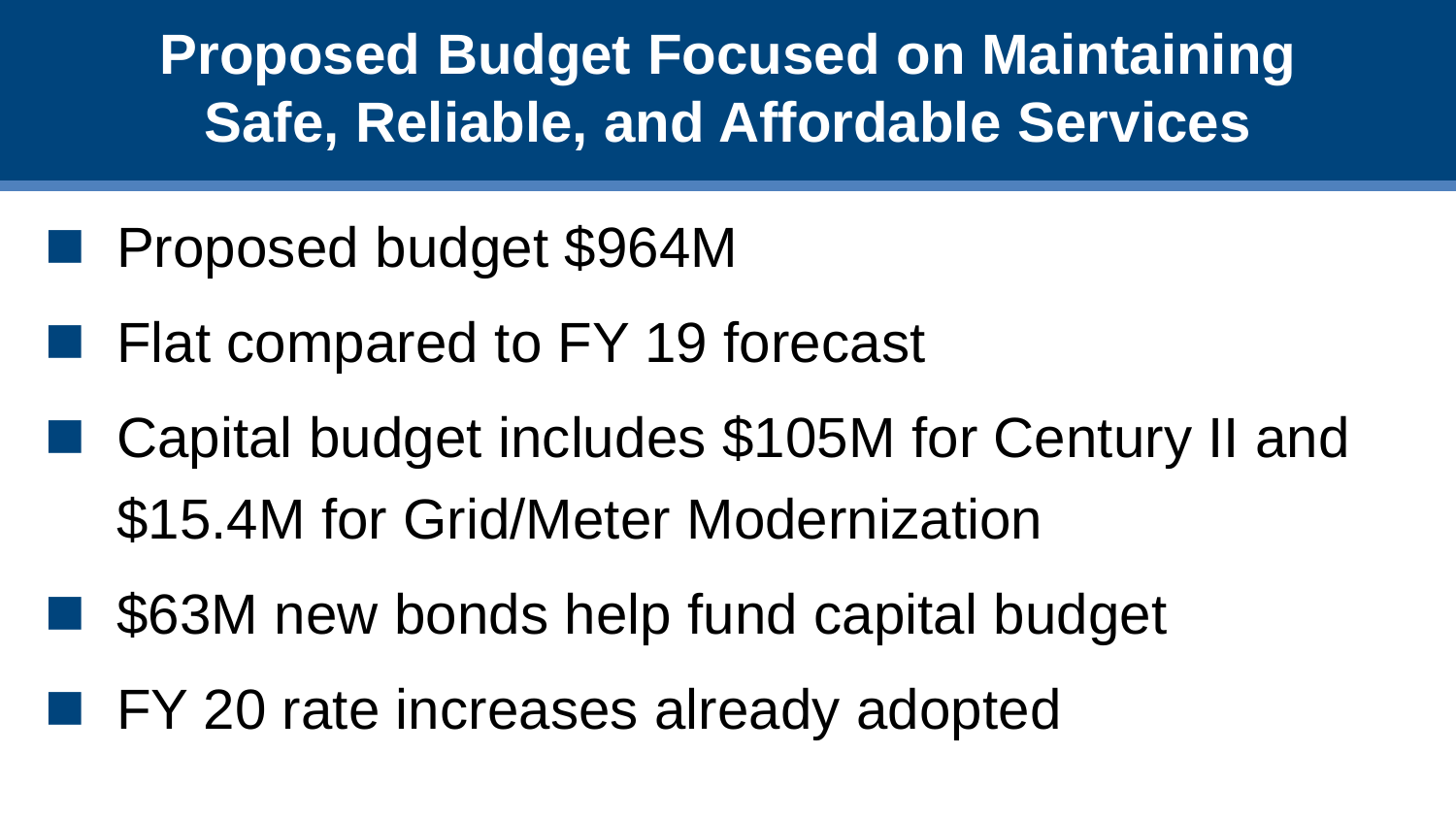## **Proposed FY 20 Budget: \$964M**

|                                        | <b>Electric</b> | Gas     | <b>Water</b> | <b>WWater</b> | <b>Total</b> |
|----------------------------------------|-----------------|---------|--------------|---------------|--------------|
| <b>Energy Cost</b>                     | \$429.3         | \$52.3  | $$$ ---      | $$$ ---       | \$481.6      |
| <b>O&amp;M</b>                         | \$61.3          | \$21.2  | \$27.1       | \$36.2        | \$145.8      |
| <b>Capital</b>                         | \$75.7          | \$28.8  | \$44.8       | \$61.6        | \$210.9      |
| <b>Debt Service</b>                    | \$26.2          | \$10.9  | \$14.5       | \$34.6        | \$86.2       |
| <b>Taxes and</b><br><b>Equivalents</b> | \$20.6          | \$8.6   | \$4.9        | \$5.7         | \$39.8       |
| \$ in Millions                         | \$613.1         | \$121.8 | \$91.3       | \$138.1       | \$964.3      |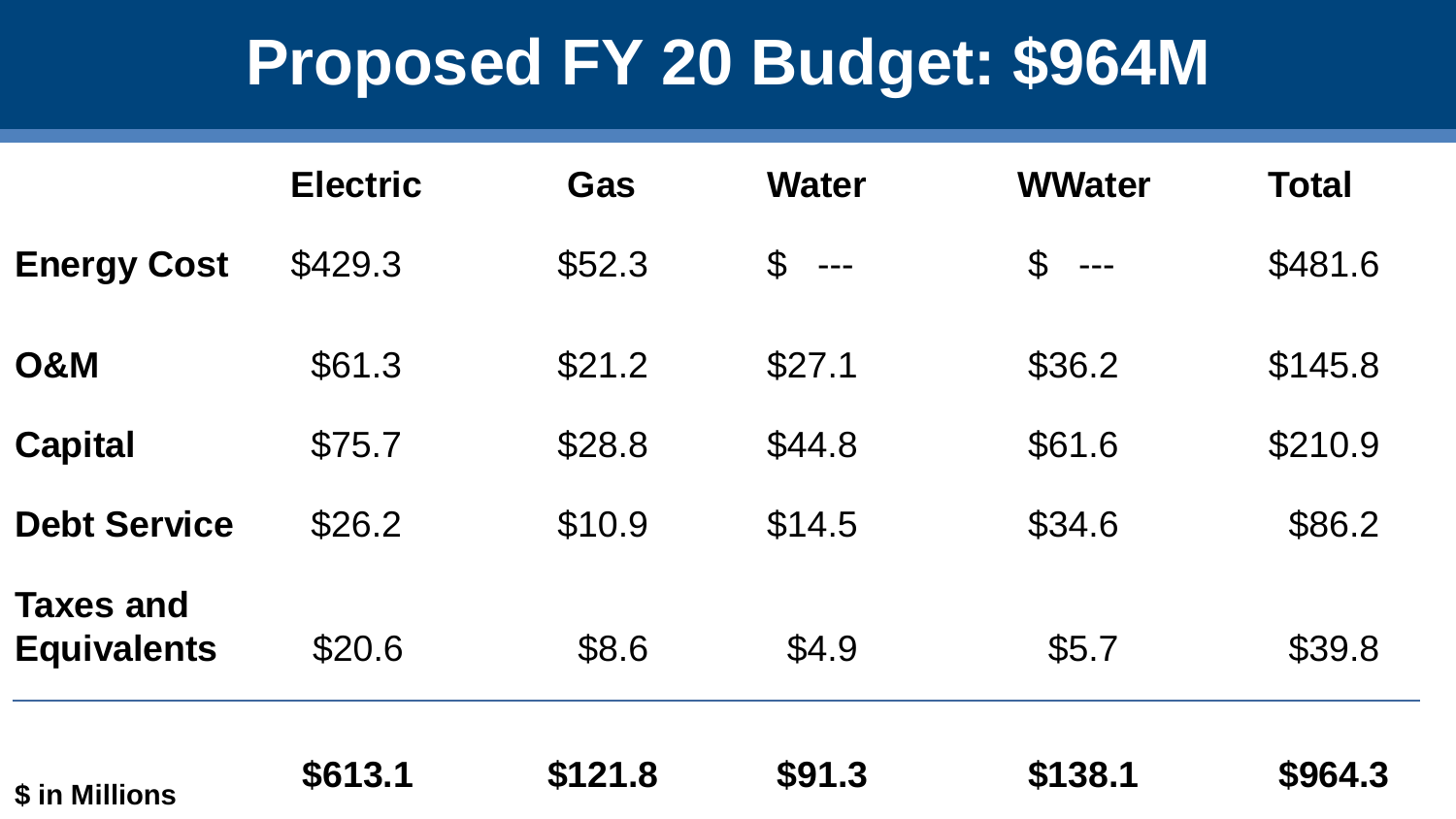## **Proposed FY 20 Budget Flat**

|                                | <b>FY 20</b>    | <b>FY 19</b>    | <b>Increase</b> |                                                   |
|--------------------------------|-----------------|-----------------|-----------------|---------------------------------------------------|
|                                | <b>Proposed</b> | <b>Forecast</b> | (Decrease)      |                                                   |
| <b>Energy Cost</b>             | \$481.6         | \$476.3         | \$5.3           | TVA rate increase and customer growth             |
| <b>O&amp;M</b>                 | \$145.8         | \$141.9         | \$3.9           | <b>Labor-related costs</b>                        |
| <b>Capital</b>                 | \$210.9         | \$224.3         | (\$13.4)        | <b>Engineering Building construction in FY 19</b> |
| <b>Debt Service</b>            | \$86.2          | \$83.1          | \$3.1           | \$63M in new bonds                                |
| <b>Taxes &amp; Equivalents</b> | \$39.8          | \$36.9          | \$2.9           | Investment in utility infrastructure              |
|                                | \$964.3         | \$962.5         | \$1.8           |                                                   |

#### **\$ in Millions**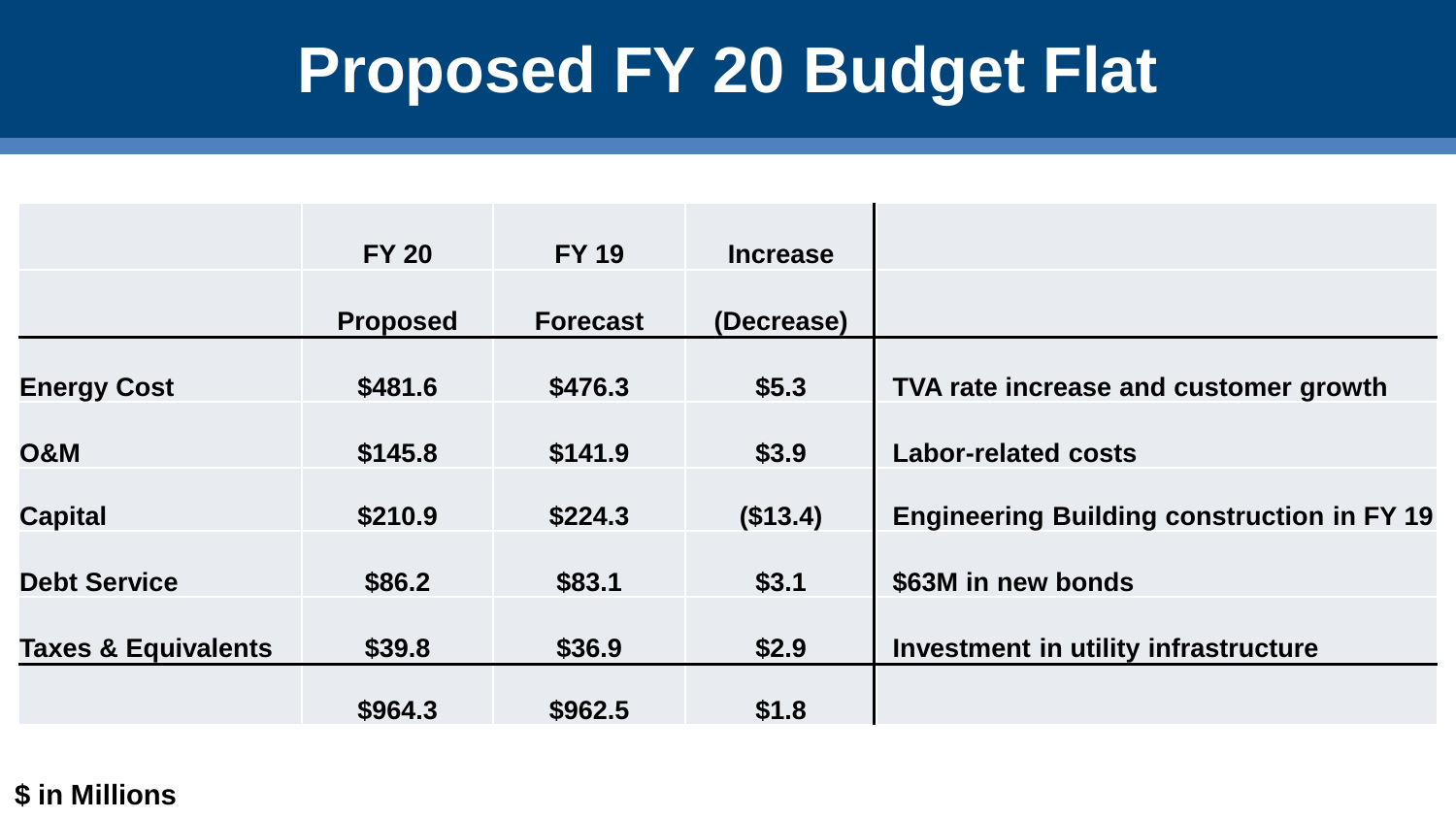# **Wholesale Energy Budget Driven by Customer Demand**

#### **FY 20 Wholesale Energy = \$482M**



- **Electric power = 89%**
- **Natural gas = 11%**
- Electric power
	- $\bullet$  5.5 billion kWh
	- 209,000 electric customers
- Natural gas
	- 11.7 million dekatherms
	- 104,000 natural gas customers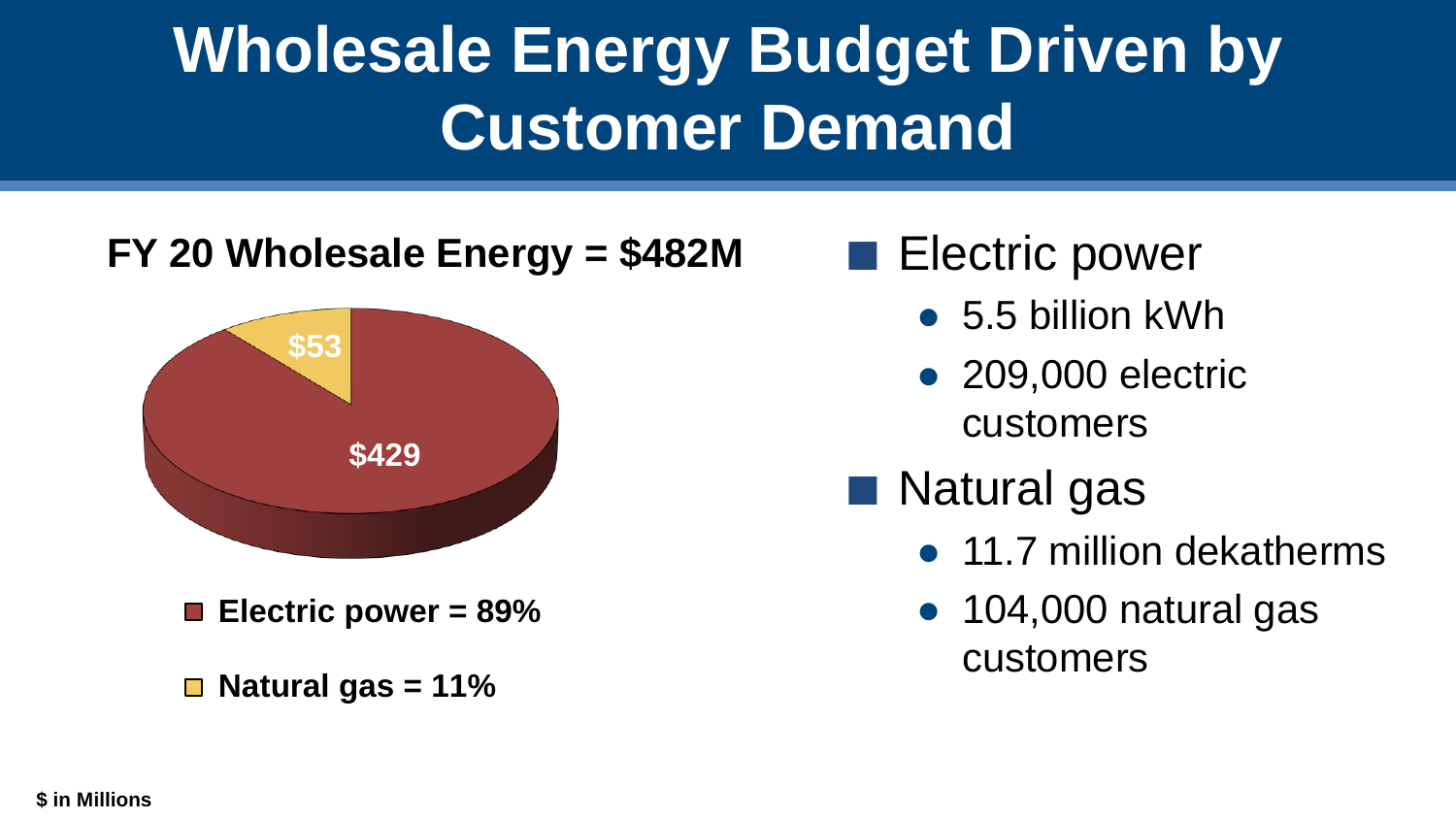# **O&M Budget Supports Reliability**

#### **FY 20 O&M = \$146M**



- **Labor-related = 48%**
- **Outside services = 29%**
- **Materials/other = 23%**
- Labor-related costs
	- Payroll \$53M
	- Benefits and training \$11M
	- Post-employment benefits \$6M

#### Outside services

- Vegetation management \$11M
- Facilities maintenance 5 4M
- Contract meter reading \$2M
- Materials/other costs
	- Utilities \$ 8M
	- Stock materials **\$5M**
	- Chemicals **\$** 3M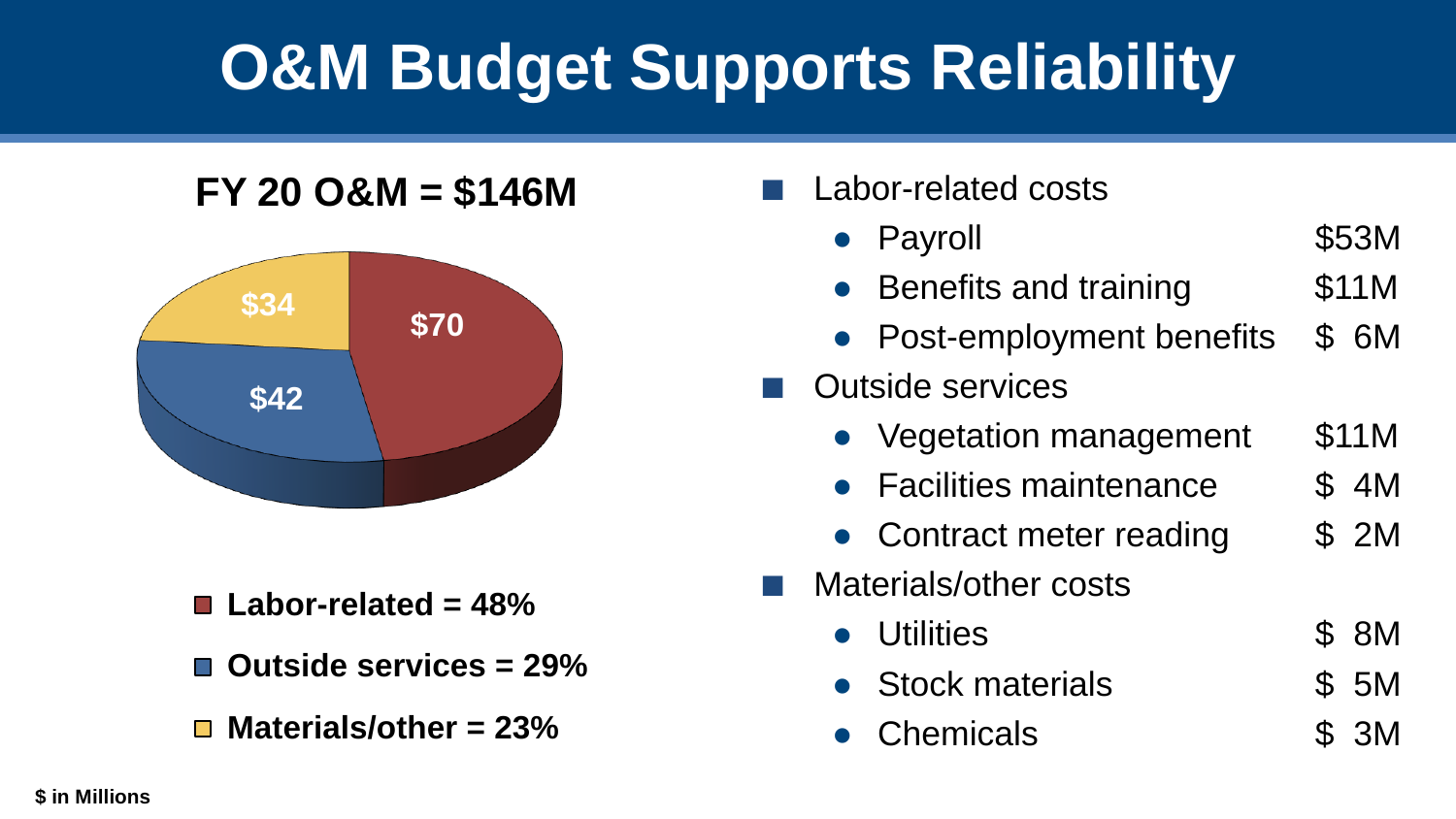# **Capital Budget Continues Century II Programs**

**FY 20 Capital = \$211M**



- Information technology = 6%
- **Facilities/equipment = 10%**
- **System infrastructure = 84%**
- **System improve/replace = 50%**
- $\Box$  Growth =  $8\%$
- **Plant improvements = 22%**
- **Relocations = 4%**

#### improvements \$ 11M  $\bullet$  1,900 poles  $\bullet$  5M 18 miles of natural gas main  $\frac{18}{10}$  TM 15 miles of water main  $\frac{15}{10}$  S 11M 20 miles of wastewater main  $\sim$  \$ 26M Plant improvements \$46M ● Biologically Enhanced High-Rate Clarification Project (CD) \$19M MBW Filters \$ 13M ● MBW Emergency Generator \$ 7M ■ Grid/Meter Modernization \$15M Customer growth  $$19M$

Distribution system improvements \$88M

● 17 miles of electric transmission line

Electric substation upgrades  $$9M$ 

**\$ in Millions**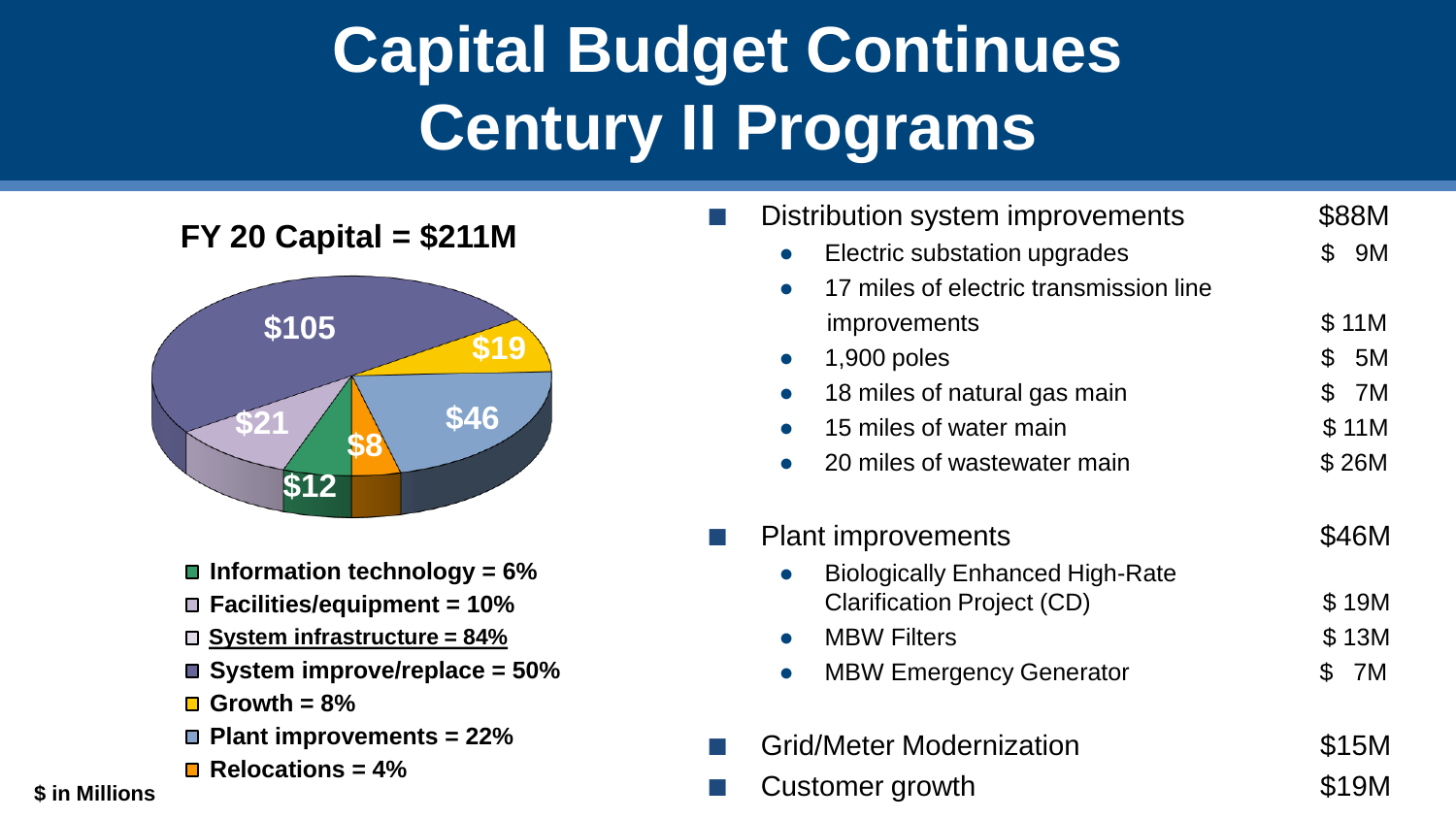# **Debt Budget Reflects Investments in Infrastructure**



- FY 20 principal: \$42M
- FY 20 interest: \$44M
- Outstanding bonds: \$1.1B
- New bonds proposed for FY 20: \$63M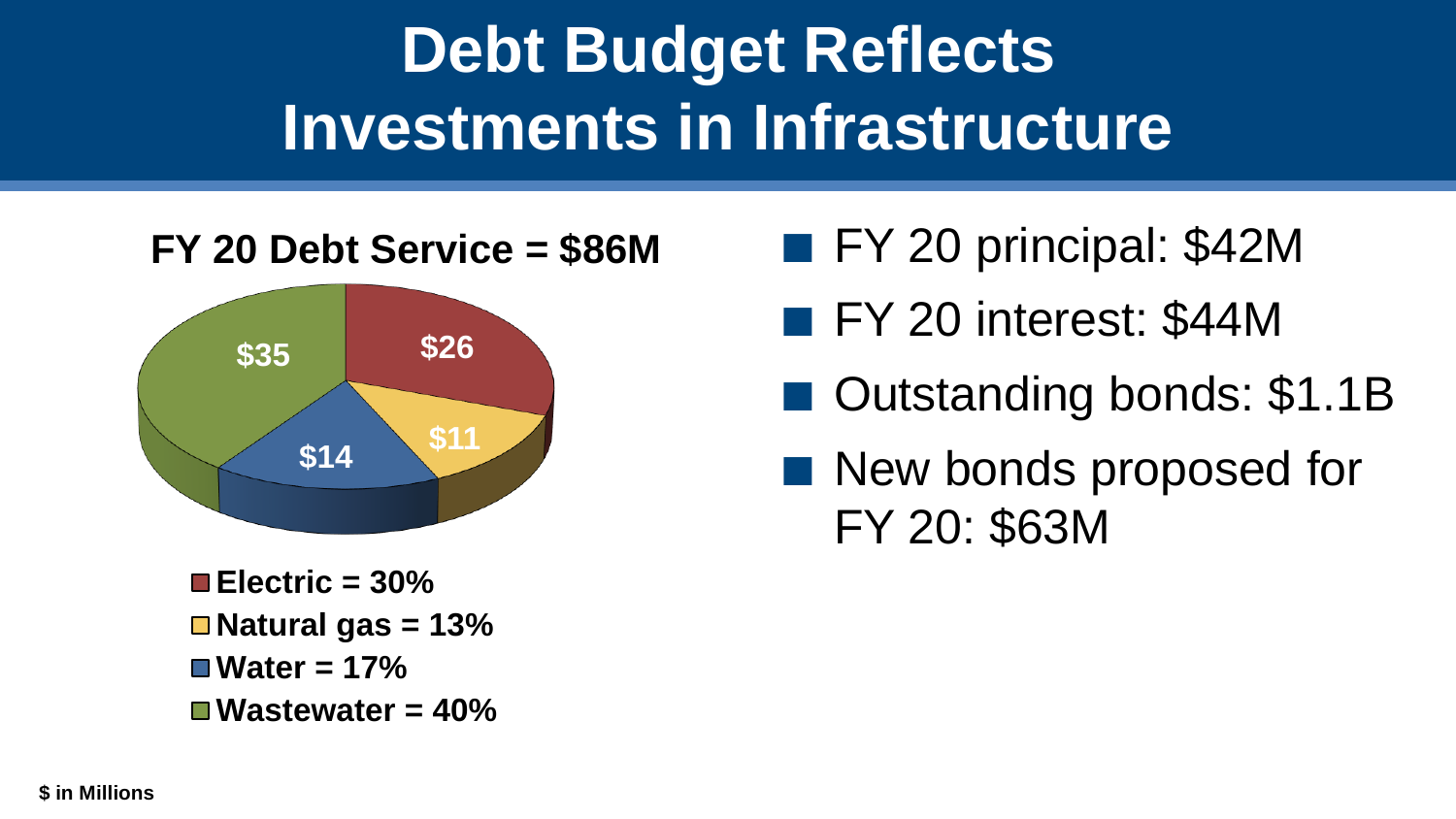# **KUB Payments In Lieu of Taxes (PILOTs) Support Local Governments**



| <b>PILOTS</b>              | \$34.1M |
|----------------------------|---------|
| $\bullet$ City             | \$21.7M |
| • Knox County              | \$11.4M |
| • Other counties           | \$ 1.0M |
| Payroll tax expense \$5.7M |         |

**Electric = 45% Natural Gas = 19% Water = 10% Wastewater = 12% FICA = 14%**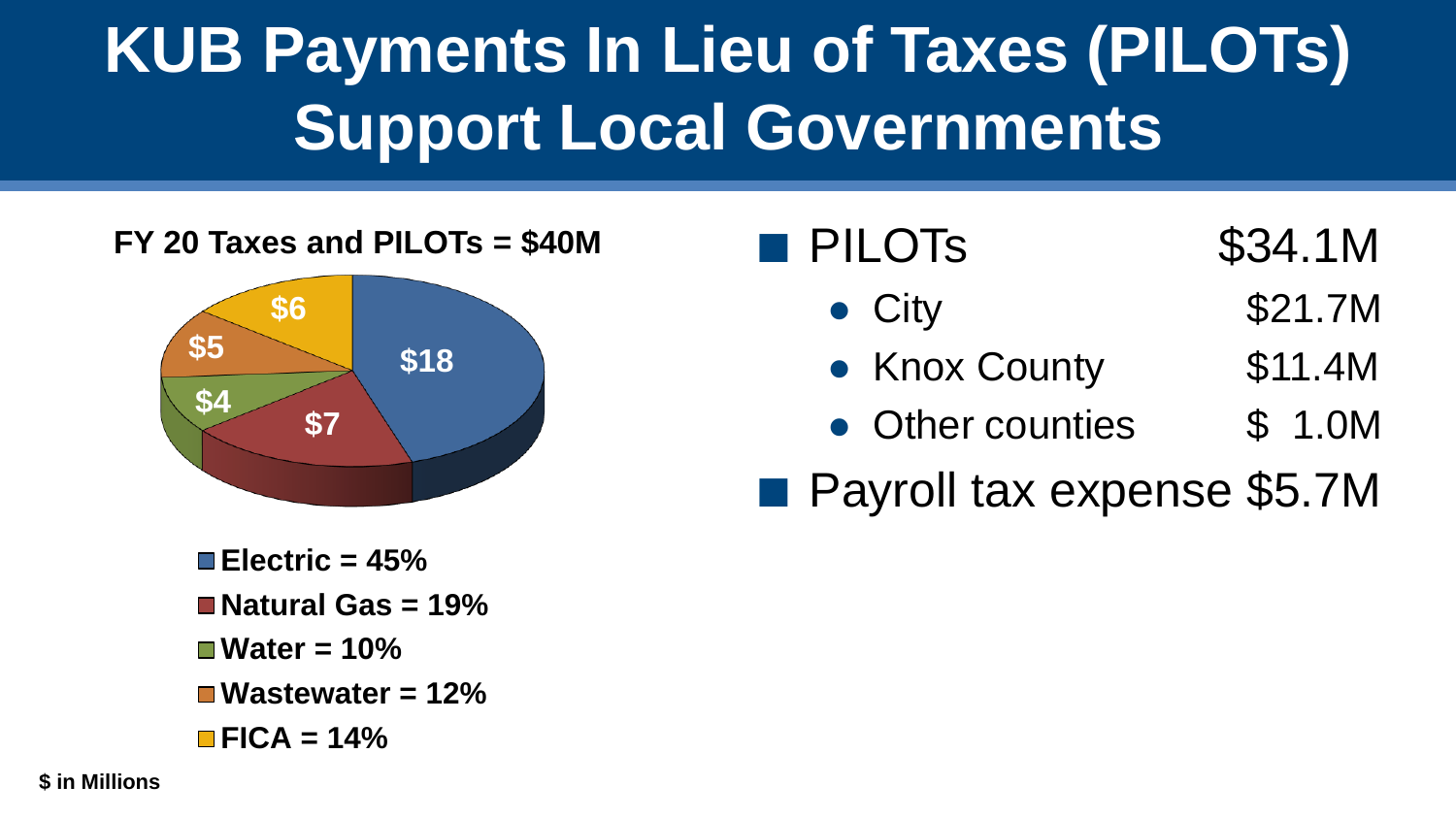# **Funding FY 20 Budget**

**Revenue = \$867M**



- **Wholesale Energy = 55%**
- **O&M = 17%**
- **Capital = 13%**
- **Debt Service = 10%**
- **Taxes and Equivalents = 5%**

**Capital = \$211M**



**System Revenues = 54%**

**Bond Proceeds = 30%**

**General Fund Cash = 16%**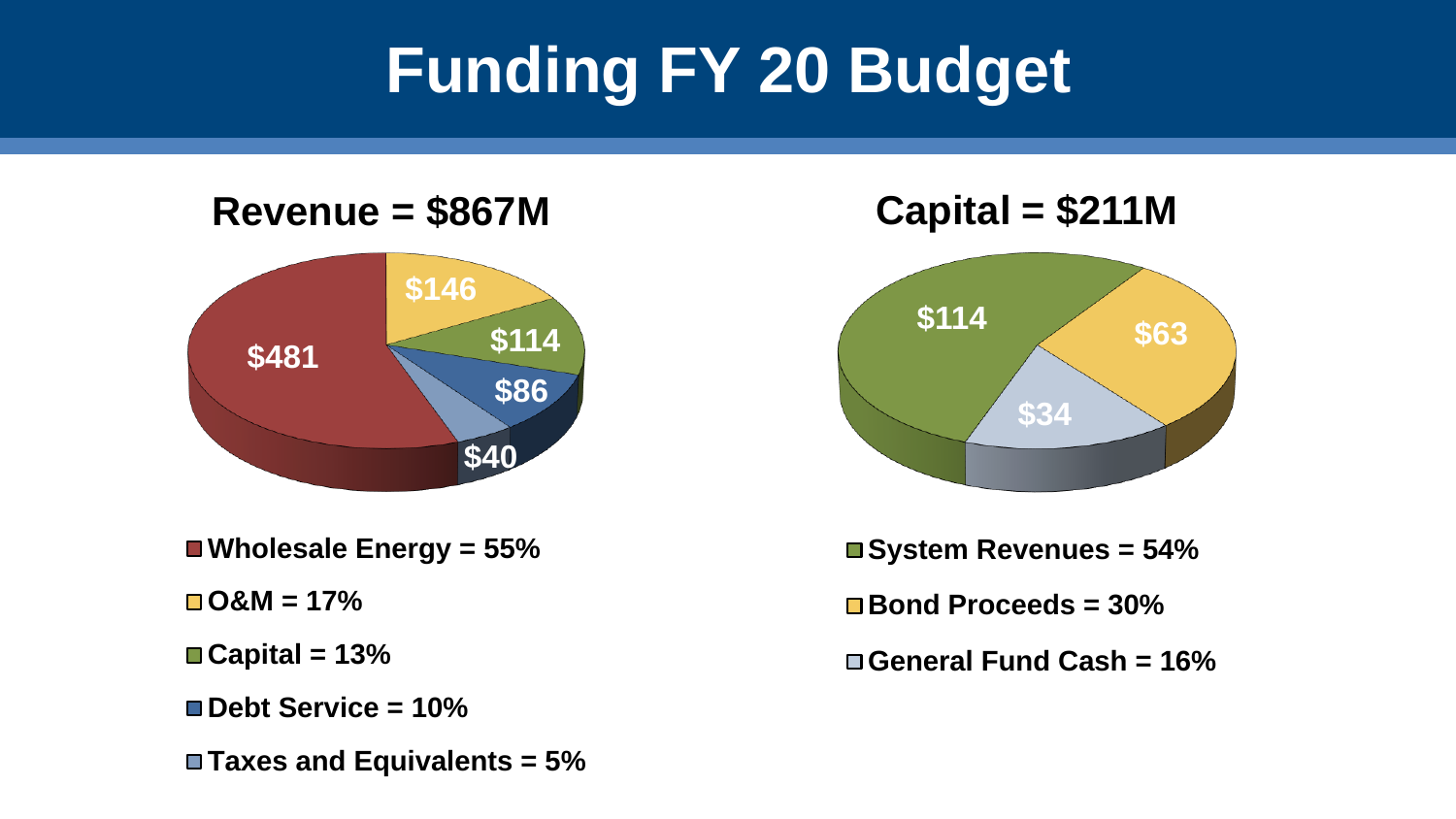**New Bonds Will Help Fund System Capital Budgets**

- Up to \$63M
- Mature over 30 years
- Budgeted interest rate 4%
- Secured by system revenues
- City Council authorization required
- Comply with KUB Debt Management Policy
- Competitive public sale summer 2019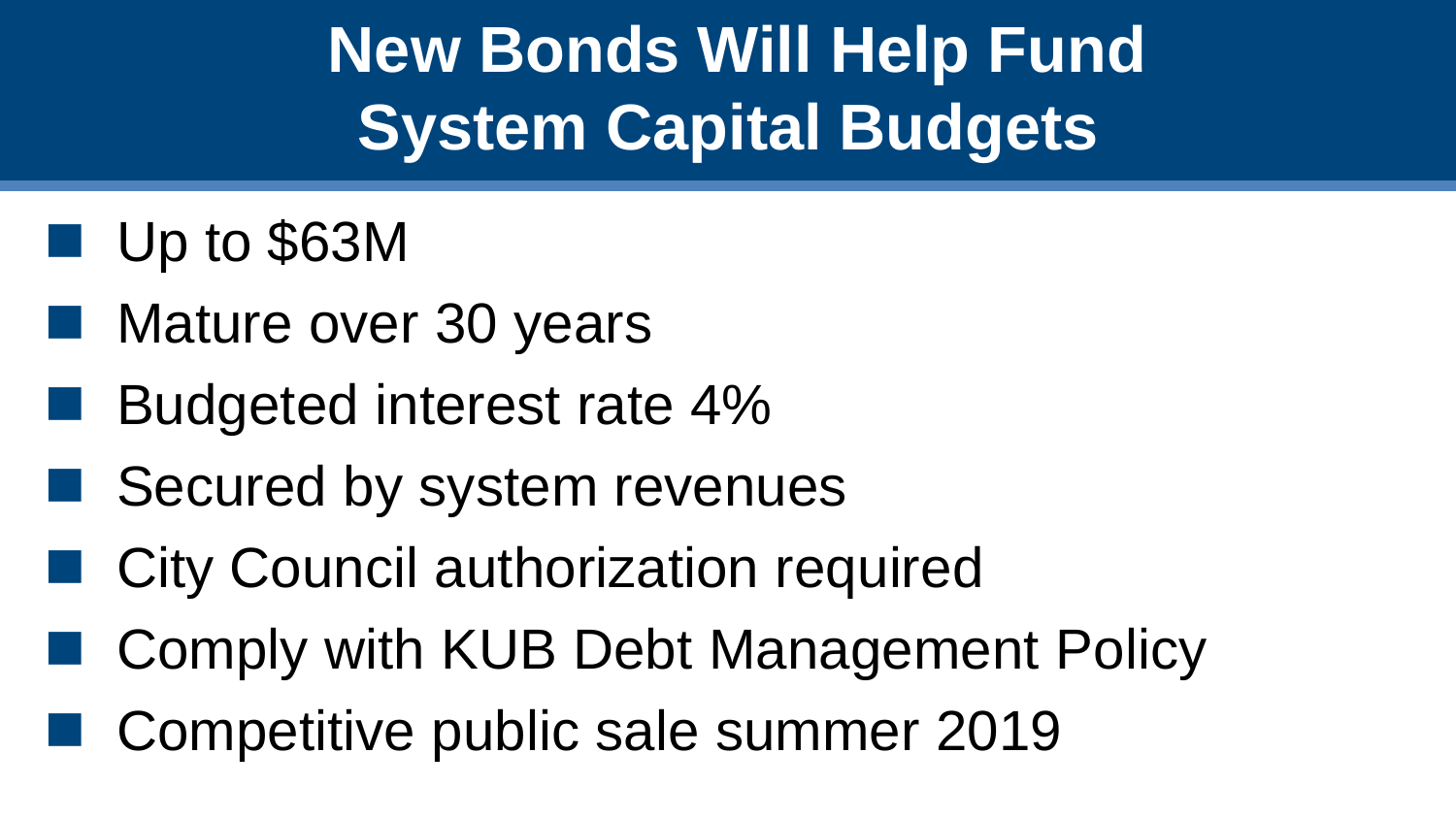## **Proposed Electric Bonds: \$17M**

- Interest cost: \$10.7M
- Mature July 2049
- Electric debt ratio: 44%
- Weighted average interest rate: 3.53%
- 45% of total principal repaid in 10 years
- Outstanding bonds rated AA/Aa2

Electric Debt Service – Millions (\$)

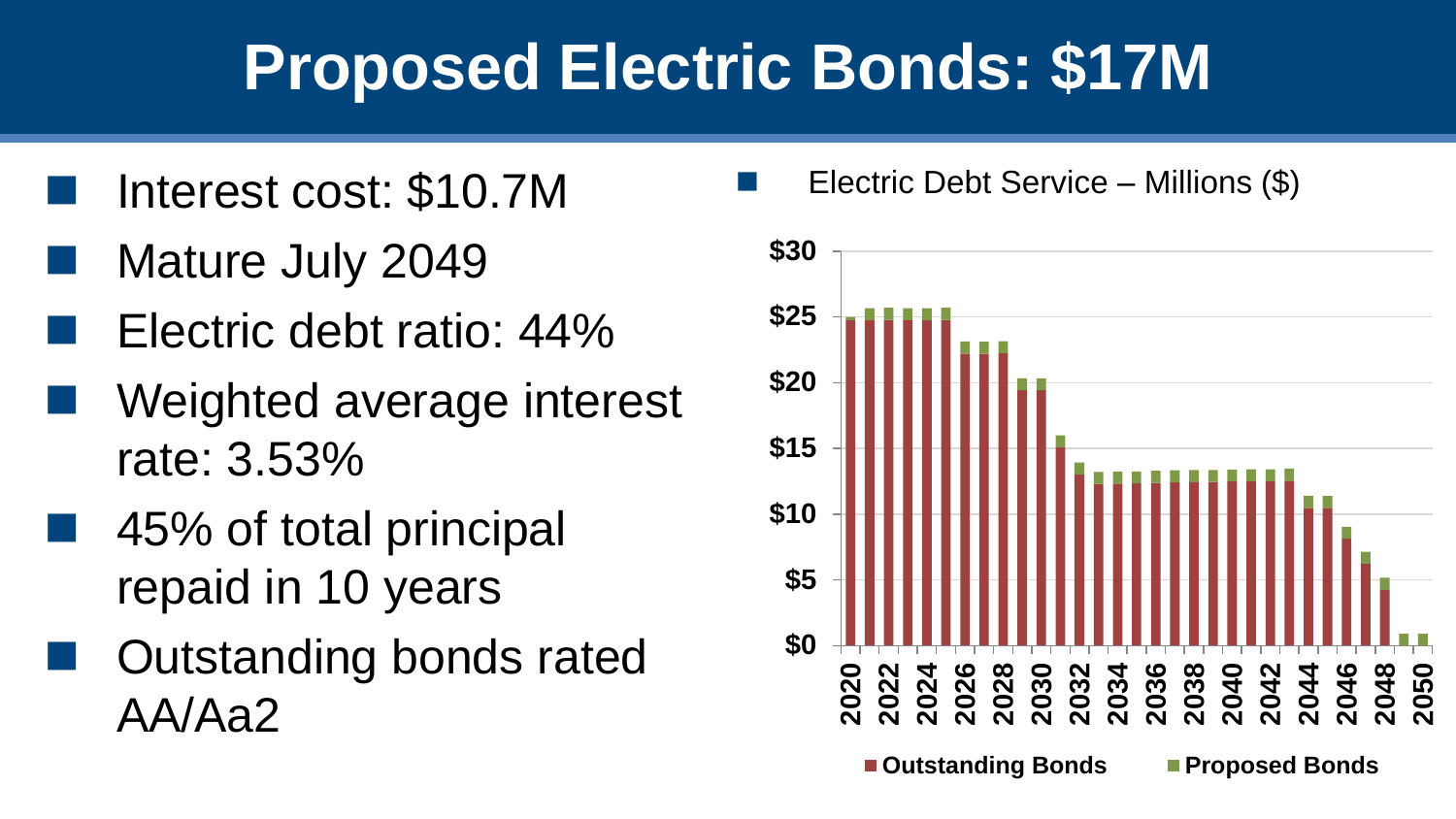## **Proposed Water Bonds: \$26M**

- Interest cost: \$16.1M
- Mature March 2049
- Water debt ratio: 52%
- Weighted average interest rate: 3.52%
	- 38% of total principal repaid in 10 years
	- Outstanding bonds rated AAA/Aa1

Water Debt Service – Millions  $(\$)$ 

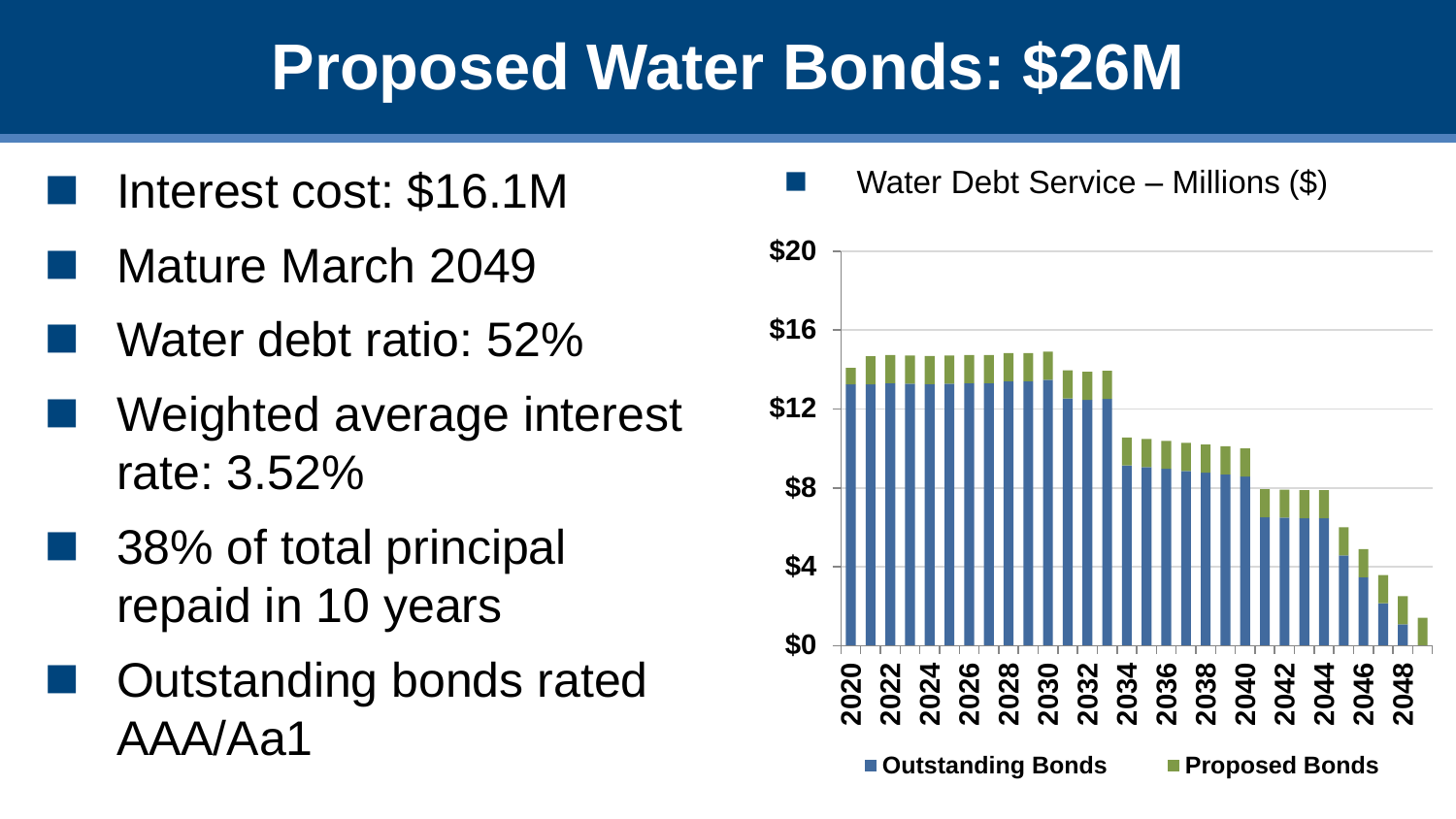## **Proposed Wastewater Bonds: \$20M**

- Interest cost: \$12.5M
- Mature April 2049
- Wastewater debt ratio: 60%
- Weighted average interest rate: 3.59%
	- ◼ 30% of total principal repaid in 10 years
	- Outstanding bonds rated AA+/Aa2

Wastewater Debt Service – Millions  $(\$)$ 

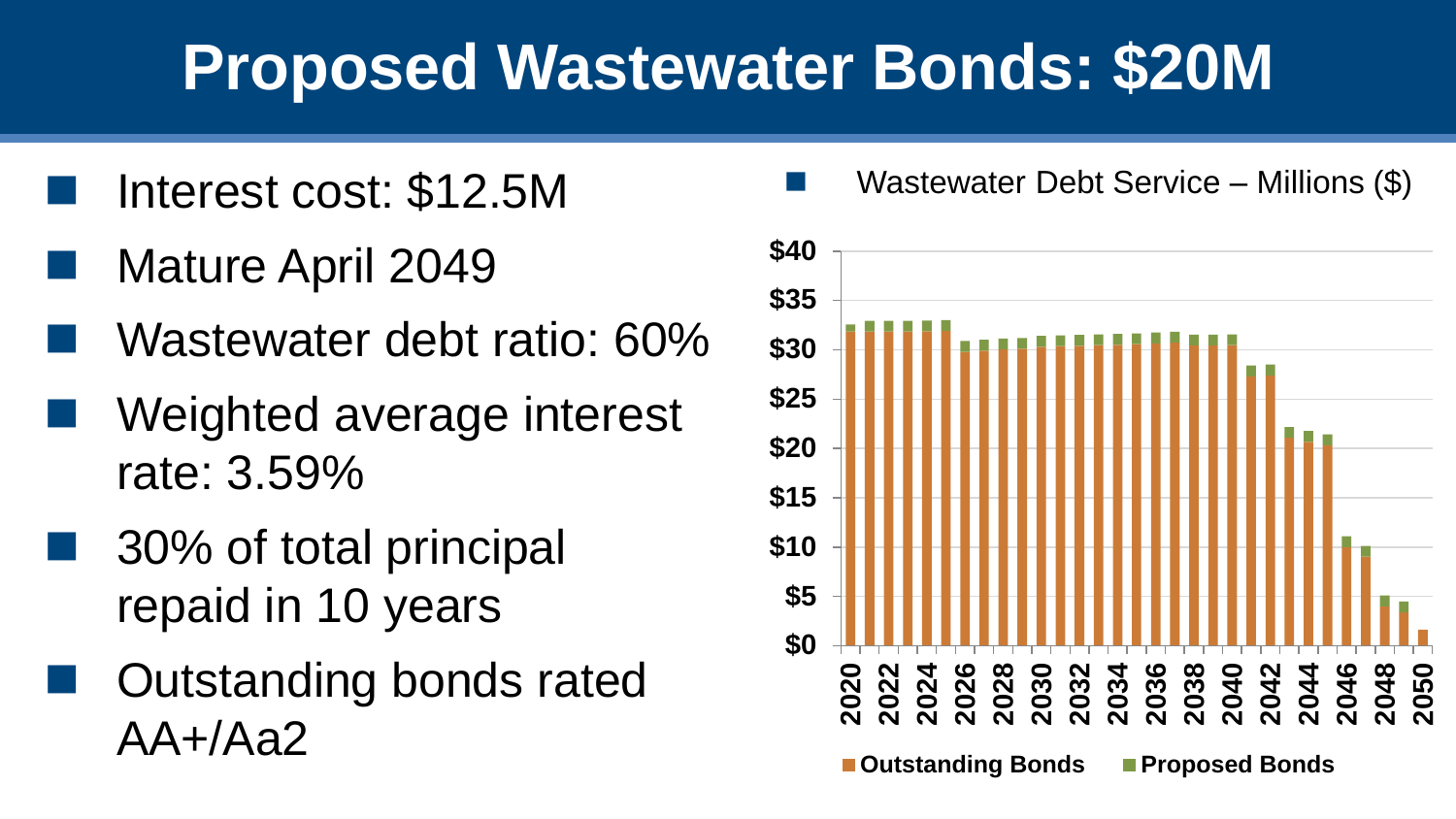#### **Estimated Issuance Costs for Bonds**

| <b>Cost</b>              | <b>Professional Firm</b>      | <b>Fee</b> |
|--------------------------|-------------------------------|------------|
| <b>Financial Advisor</b> | <b>Cumberland Securities</b>  | \$105,000  |
| <b>Bond Counsel</b>      | <b>Bass, Berry &amp; Sims</b> | \$77,000   |
| <b>Rating Agency</b>     | Moody's                       | \$75,000   |
| <b>Rating Agency</b>     | <b>Standard &amp; Poor's</b>  | \$65,000   |
| <b>Paying Agent</b>      | <b>Regions Bank</b>           | \$3,000    |
|                          |                               | \$325,000  |

| Other Costs (Escrow, POS, OS, Advertising) | \$20,000  |
|--------------------------------------------|-----------|
|                                            | \$345,000 |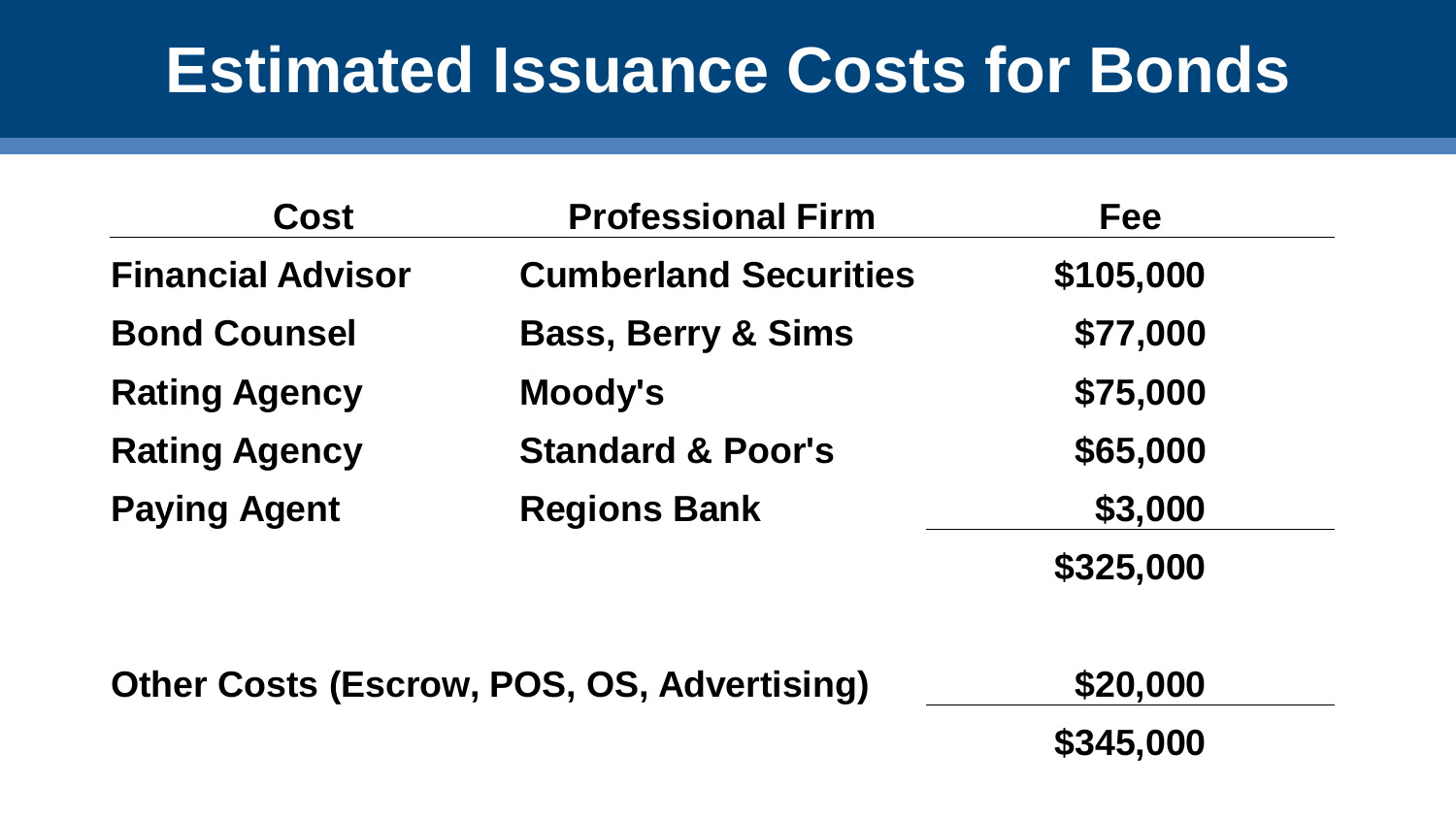## **FY 20 Commitment Appropriations**

- Authorizes commitment of expenditures subsequent to June 30, 2020, for commitments entered into on or before June 30, 2020
- FY 20 total: \$139.3M
	- Electric \$30.5M
	- Natural Gas \$ 9.5M
	- Water \$42.4M
	- Wastewater \$56.9M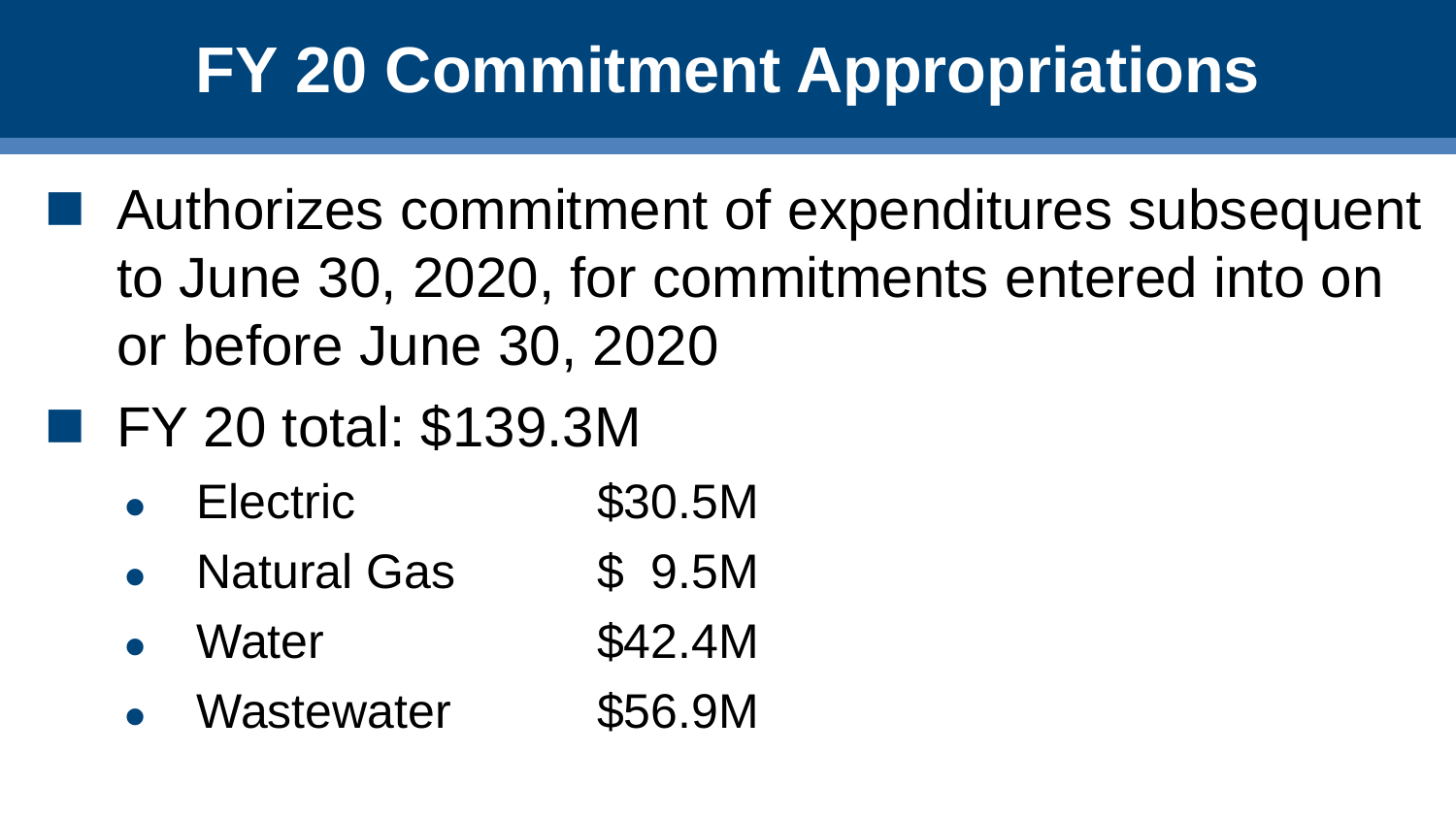**Projects Supporting Need for Commitment Appropriations**

- Electric transmission line improvements
- MBW water plant filters
- Gas distribution steel main replacement
- Wastewater system main replacement
- Kuwahee wastewater treatment plant upgrade (Consent Decree)
	- Utility relocations for highway improvements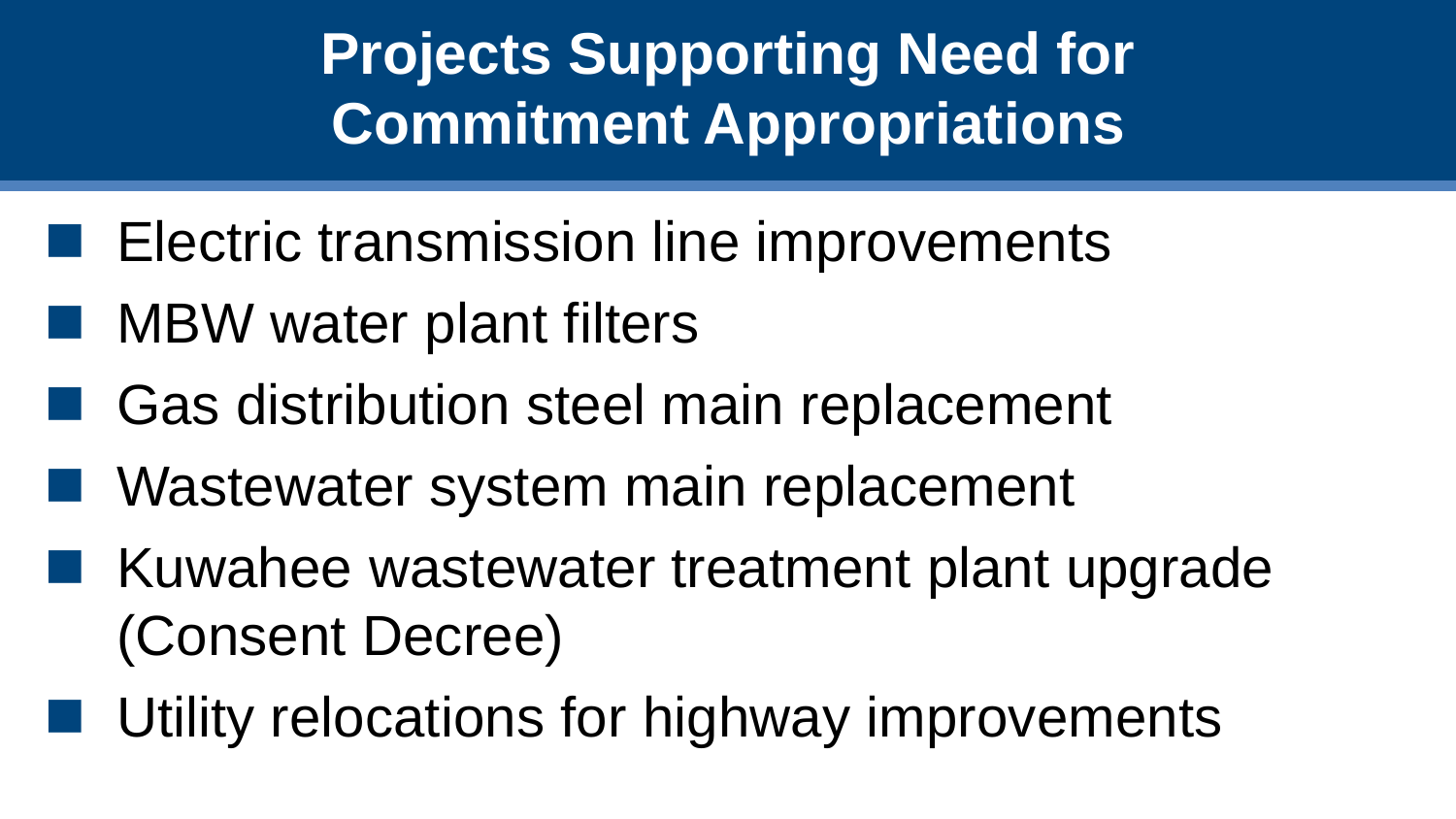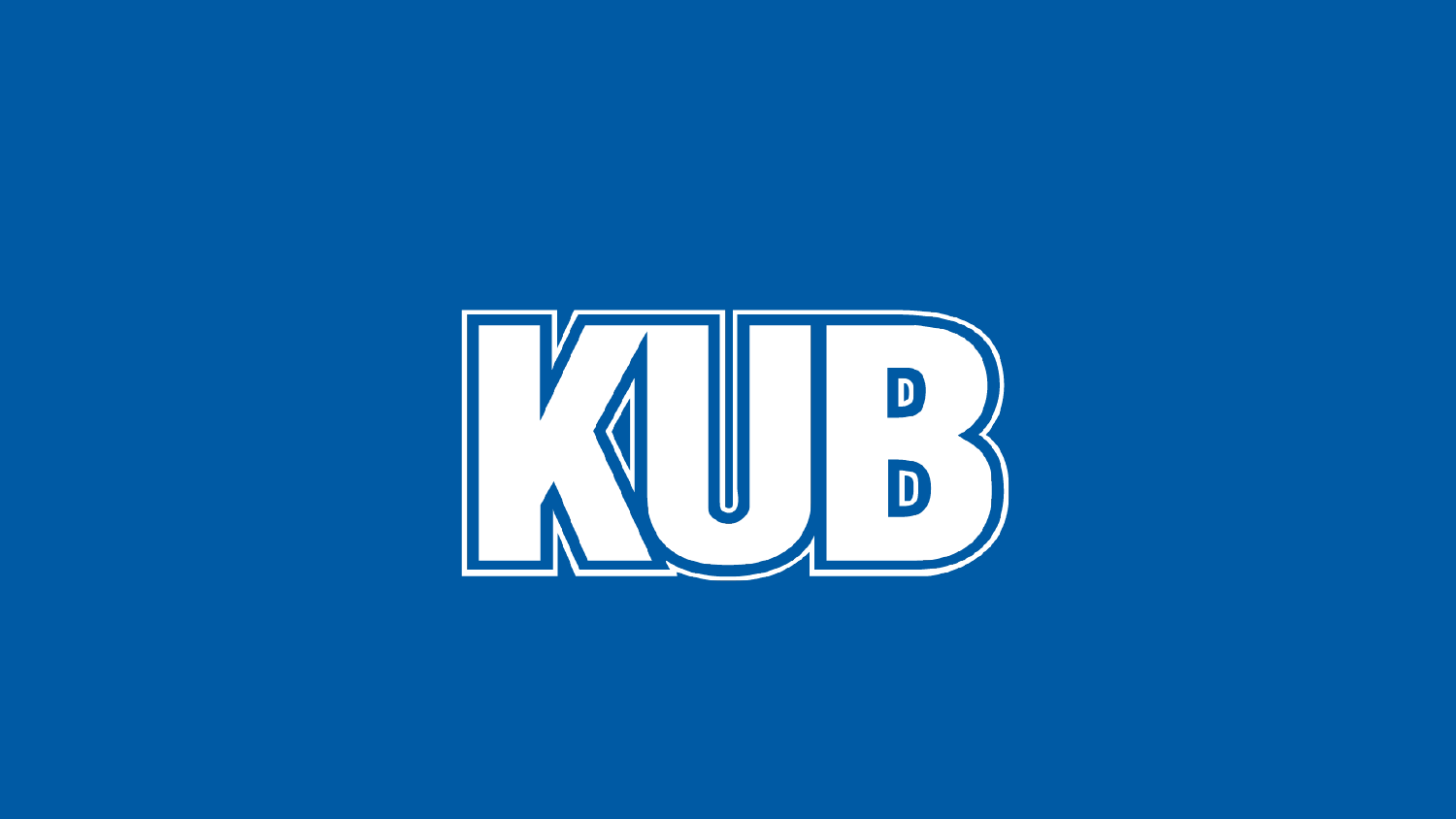Requesting City Council approval of bond issues for the Electric, Water, and Wastewater Divisions

- Authorizes issuance of up to \$63M in revenue bonds
	- Electric \$17M
	- Water \$26M
	- Wastewater **\$20M**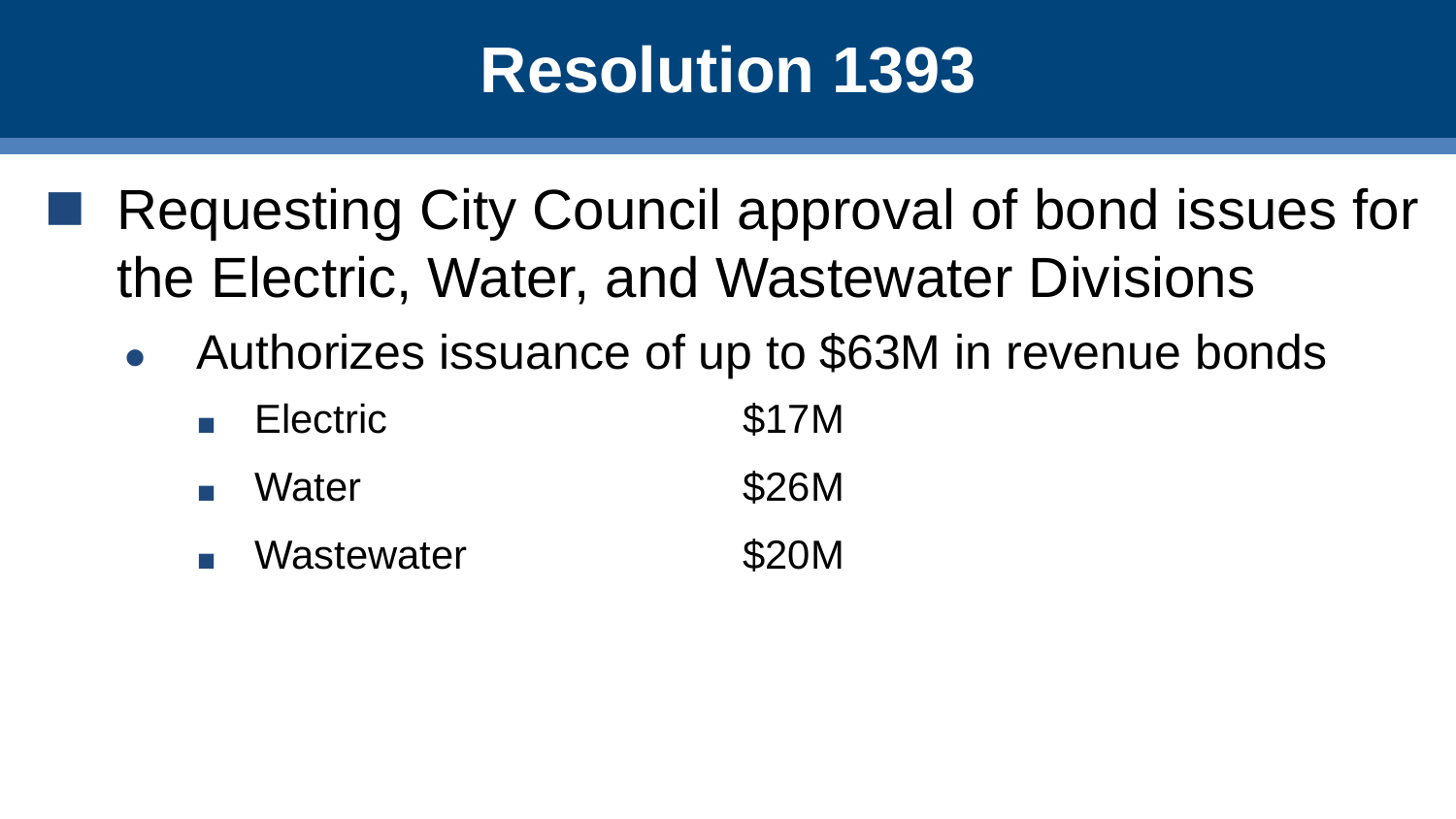Requesting approval for the fiscal year 2020 budget appropriations

- Adopts budget appropriations of \$964.3M for FY 20
	- Electric \$613.1M
	- Natural Gas \$121.8M
	- Water **\$ 91.3M**
	- Wastewater \$138.1M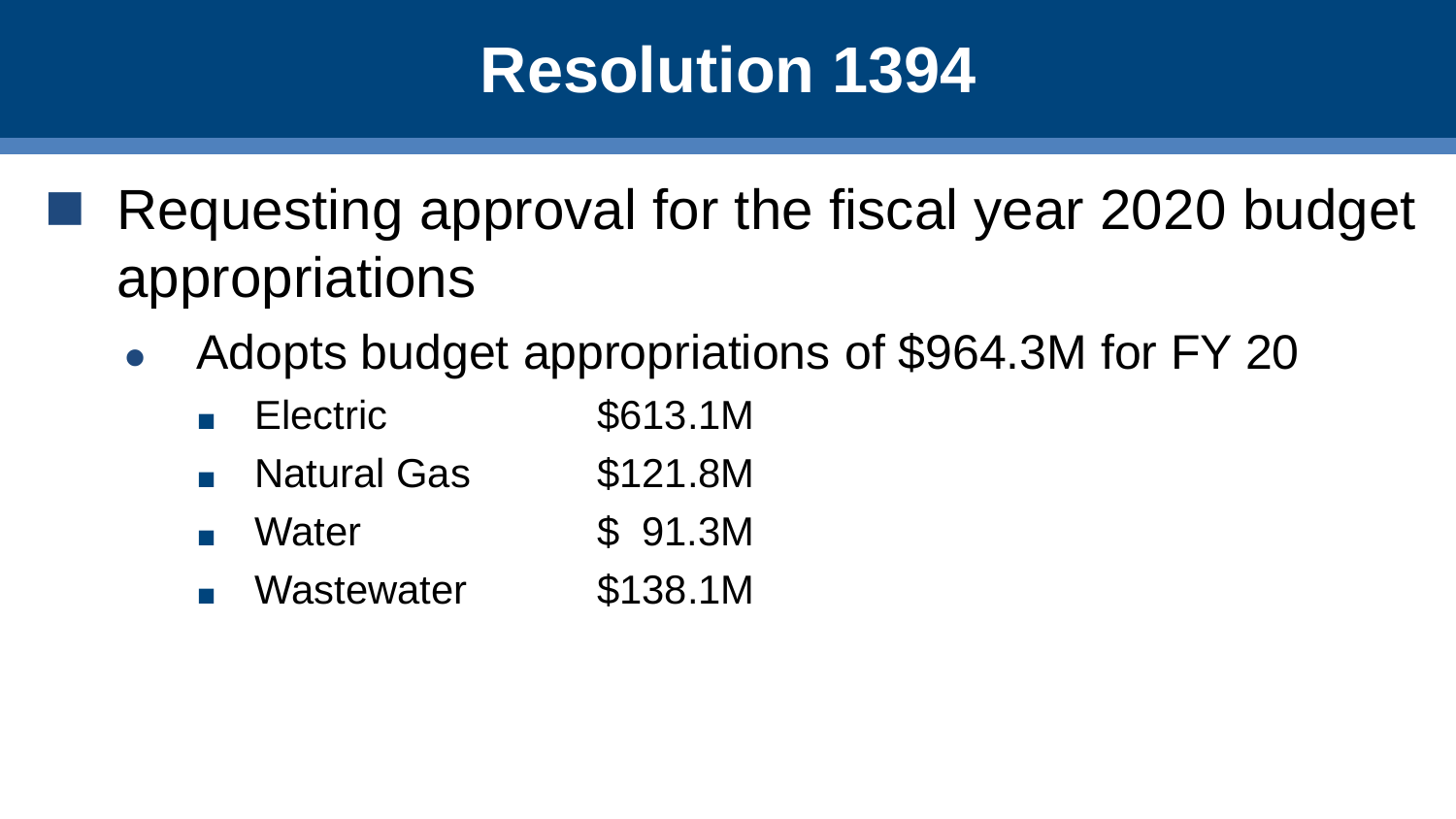Requesting approval for fiscal year 2020 commitment appropriations

- Adopts commitment appropriations of \$139.3M for FY 20
	- Electric \$30.5M
	- Natural Gas \$ 9.5M
	- Water \$42.4M
	- Wastewater \$56.9M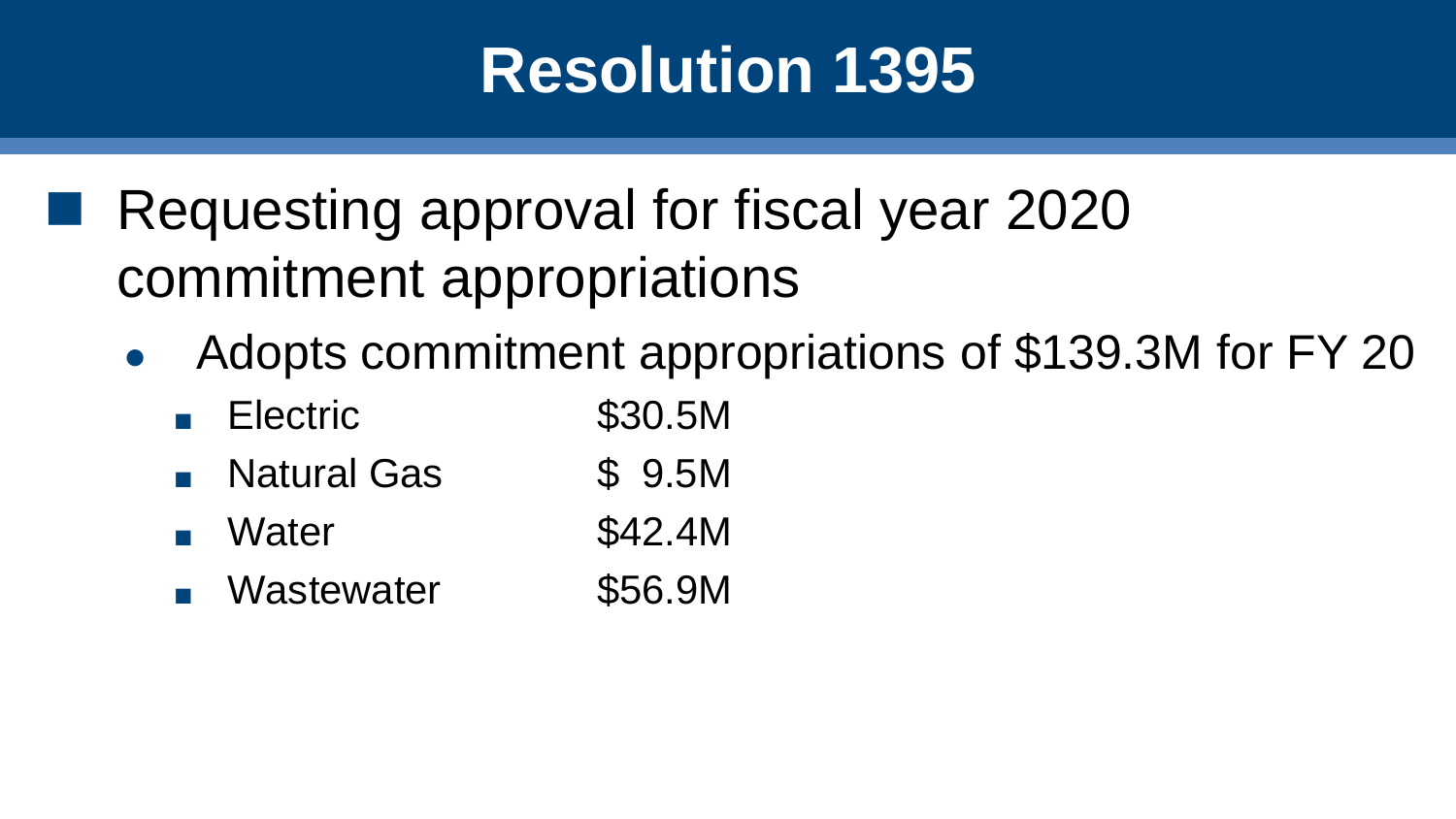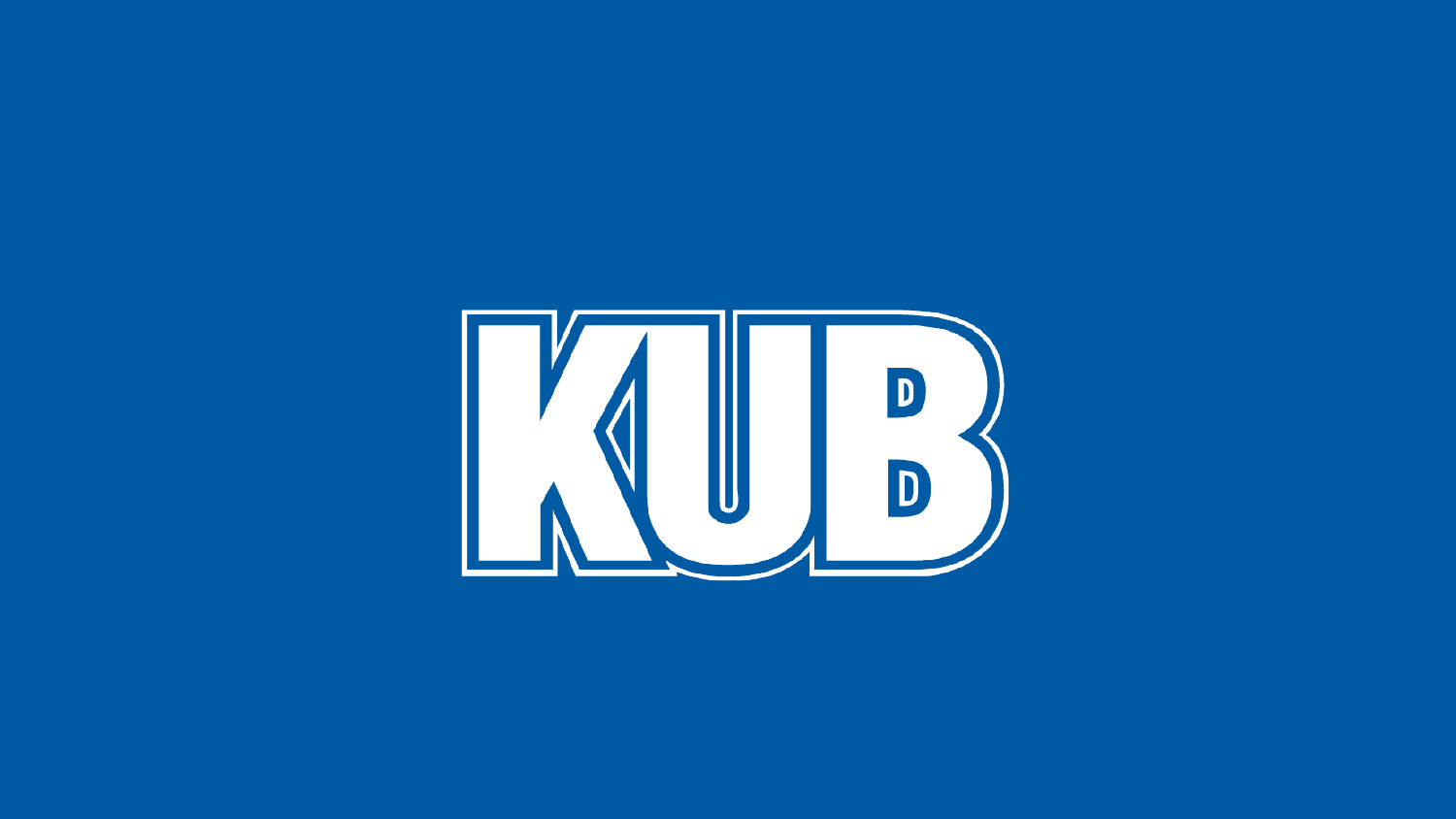#### **Water System Surplus Real Properties**

#### **May 16, 2019**



**Resolutions 1396 and 1397**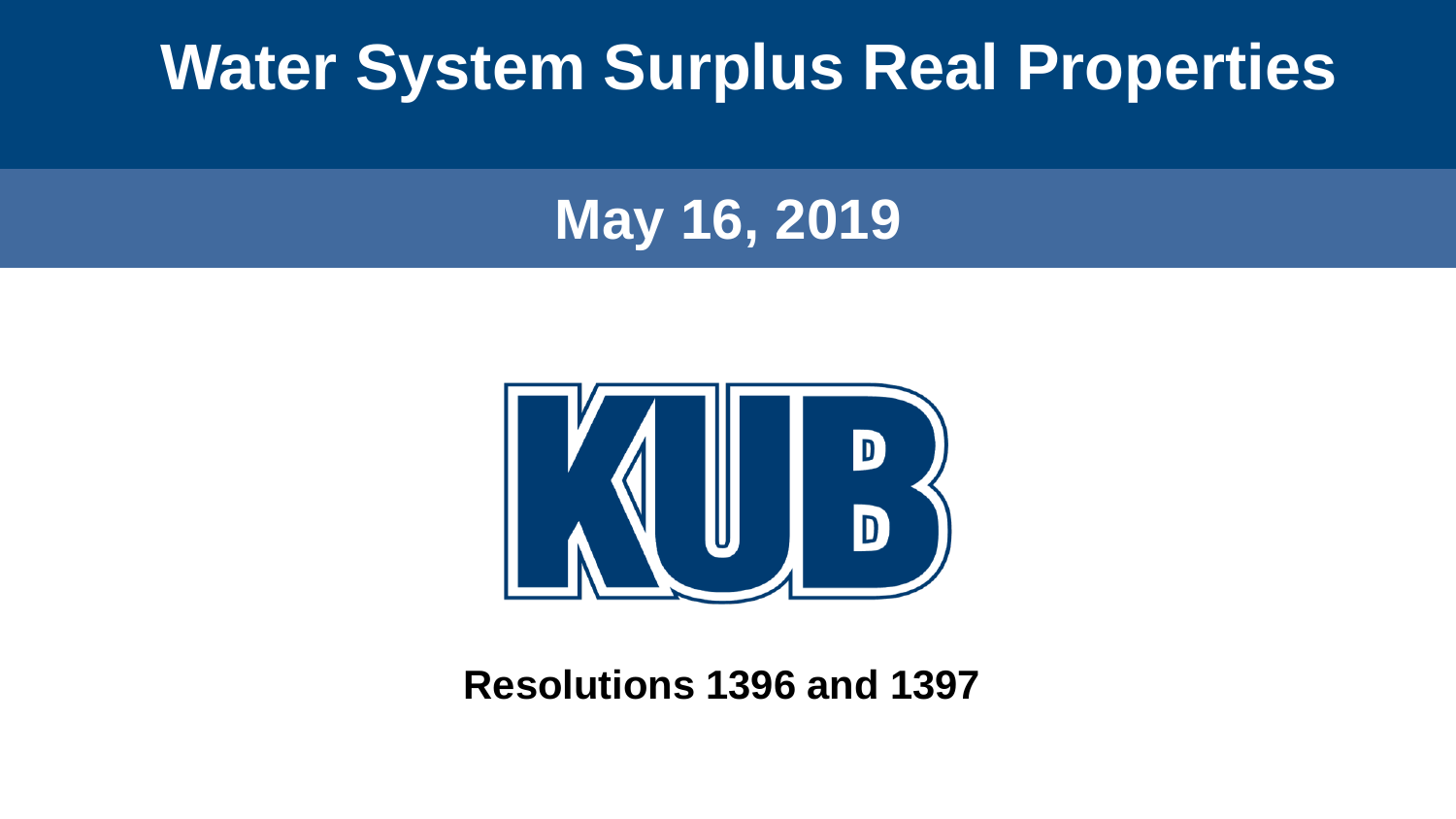# **Waverly Street Property**

- Approximately 0.326 acres located at 2401 Waverly **Street**
- Close proximity to Richmond Hill Water Tank
- Property not needed for KUB's water system or any other utility system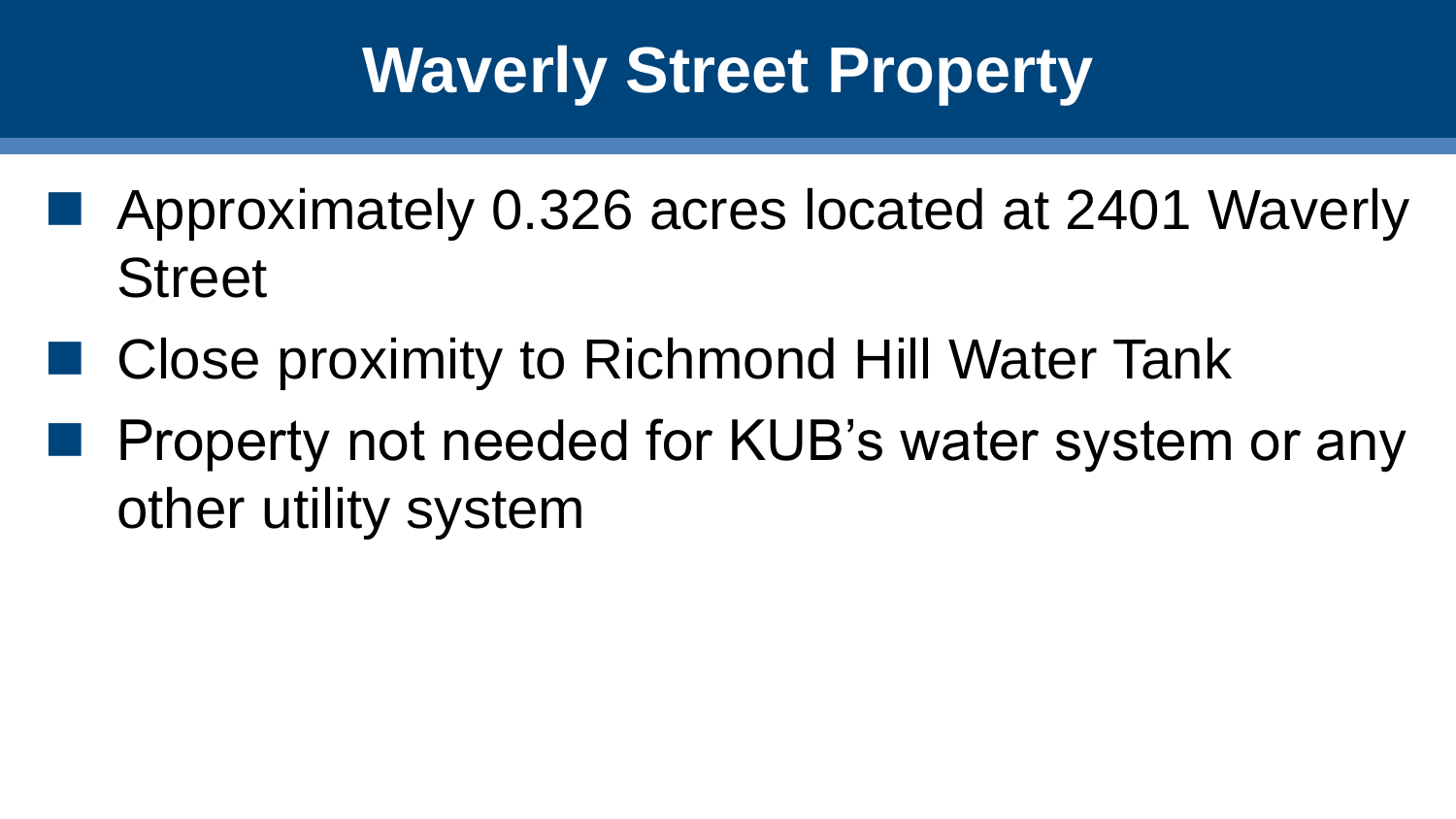#### **Waverly Street Property**

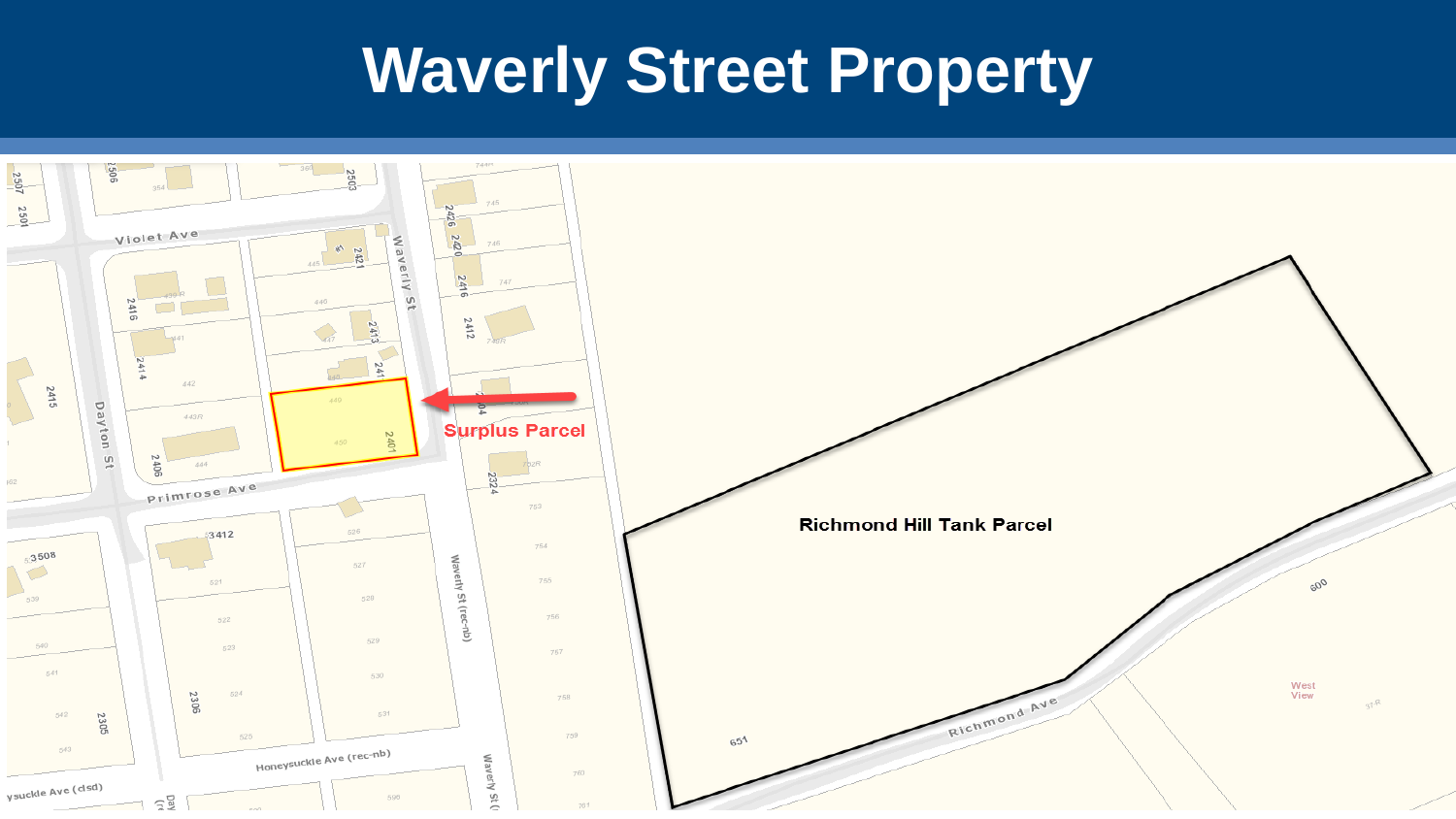# **Riverside Drive Property**

- Approximately 0.15 acres located at 2226 Riverside Drive
- Close proximity to Mark B. Whitaker Water Treatment Plant
- Property not needed for KUB's water system or any other utility system
- Property to be transferred to City of Knoxville as part of prior road closure project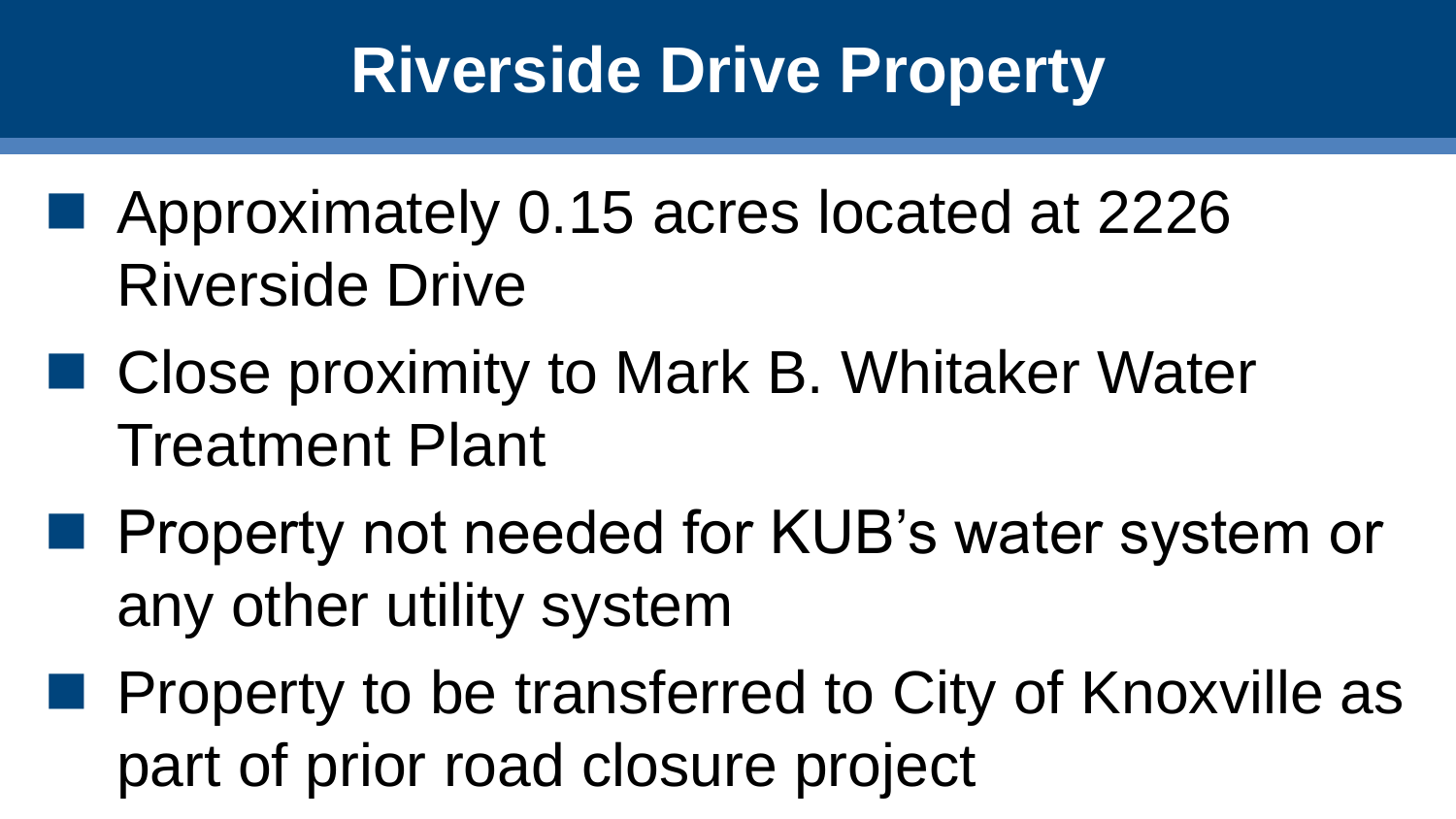## **Riverside Drive Property**

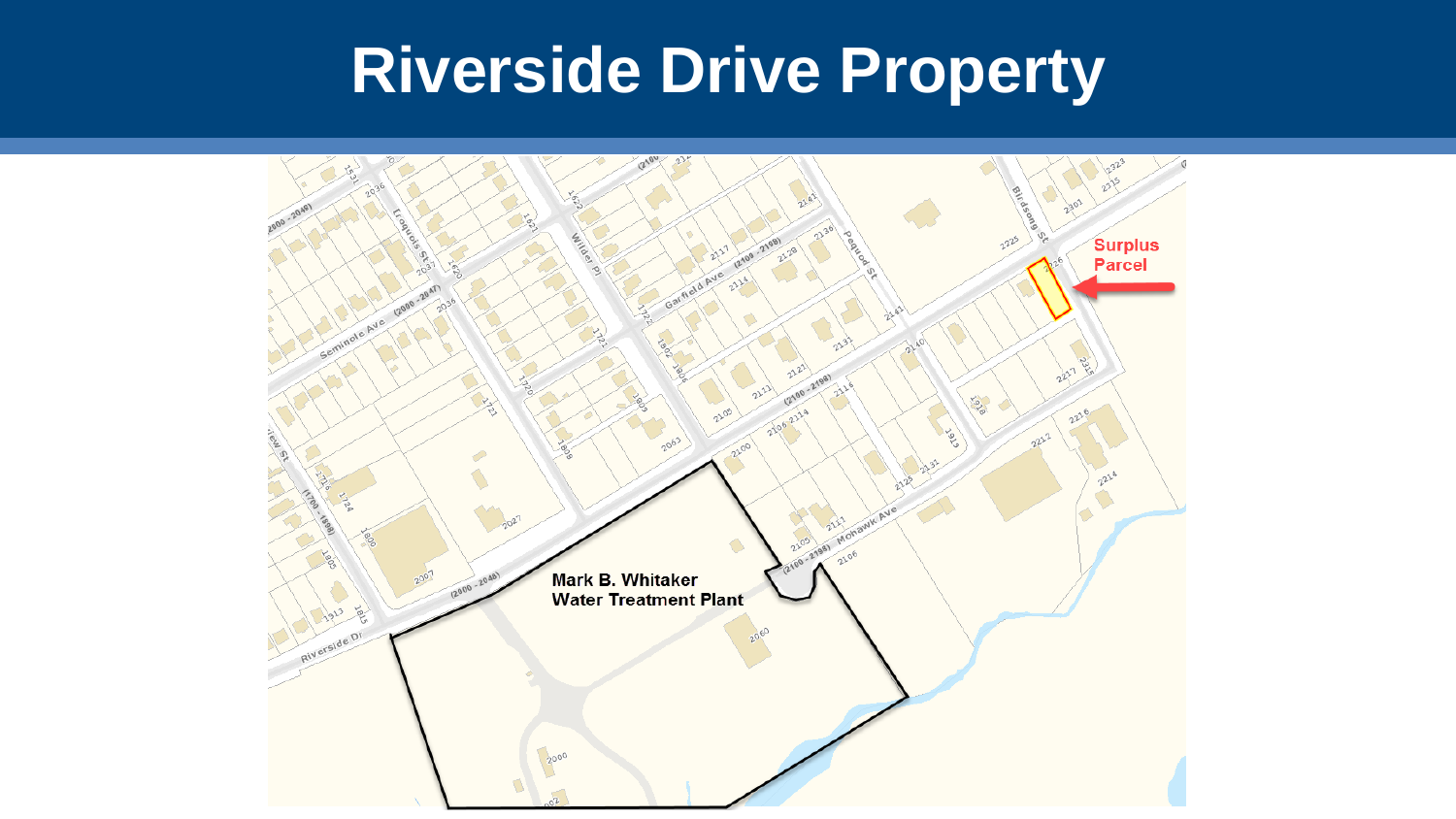- Declares 0.326 acres on Waverly Street to be surplus real property
- Authorizes President and CEO to sell the property
	- **Best interest of KUB and Water Division**
	- Consistent with Procurement Procedures and state law
- Directs proceeds of sale to Water Division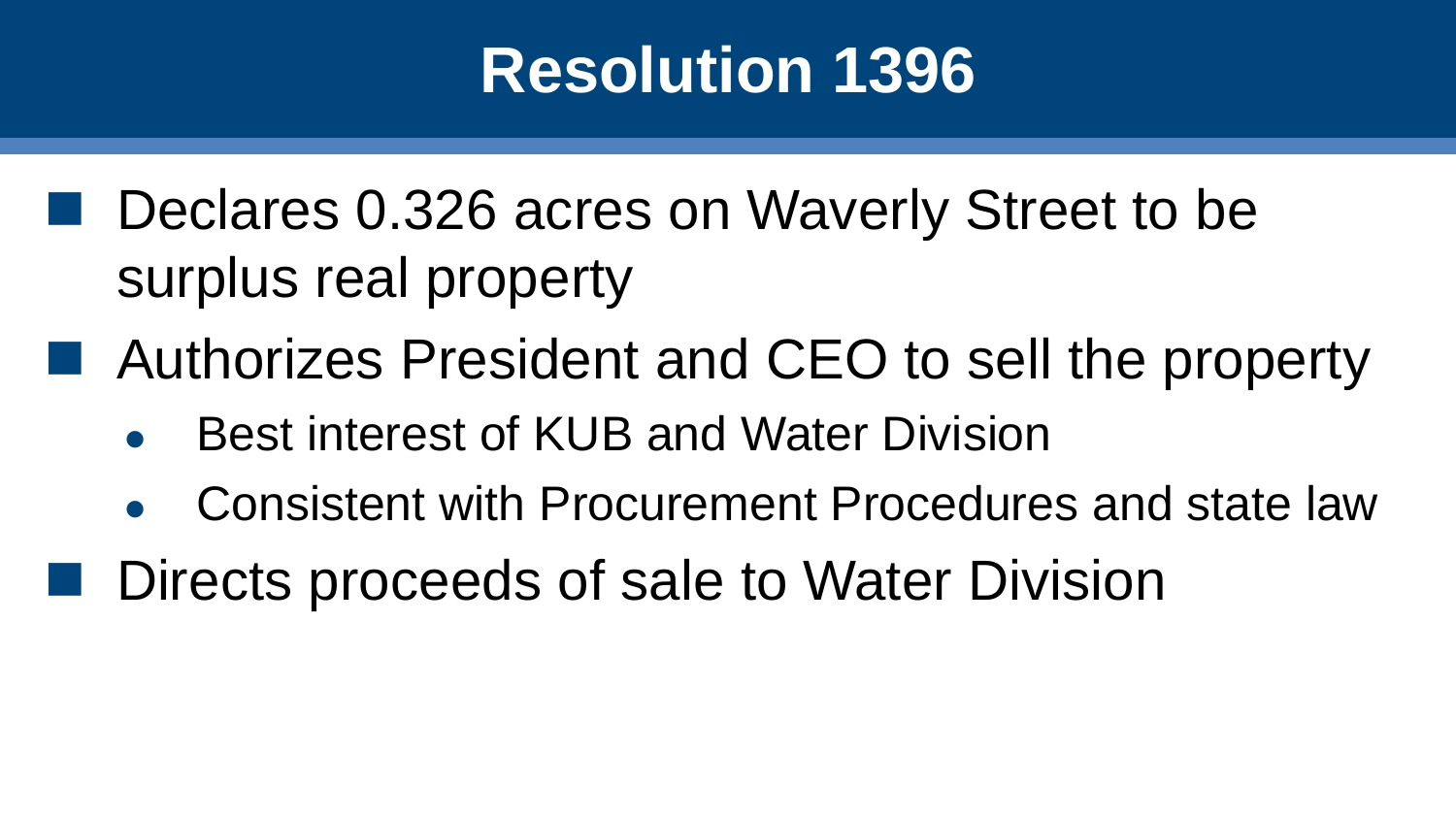- Declares 0.15 acres of property on Riverside Drive to be surplus real property
- Authorizes President and CEO to transfer the property to the City of Knoxville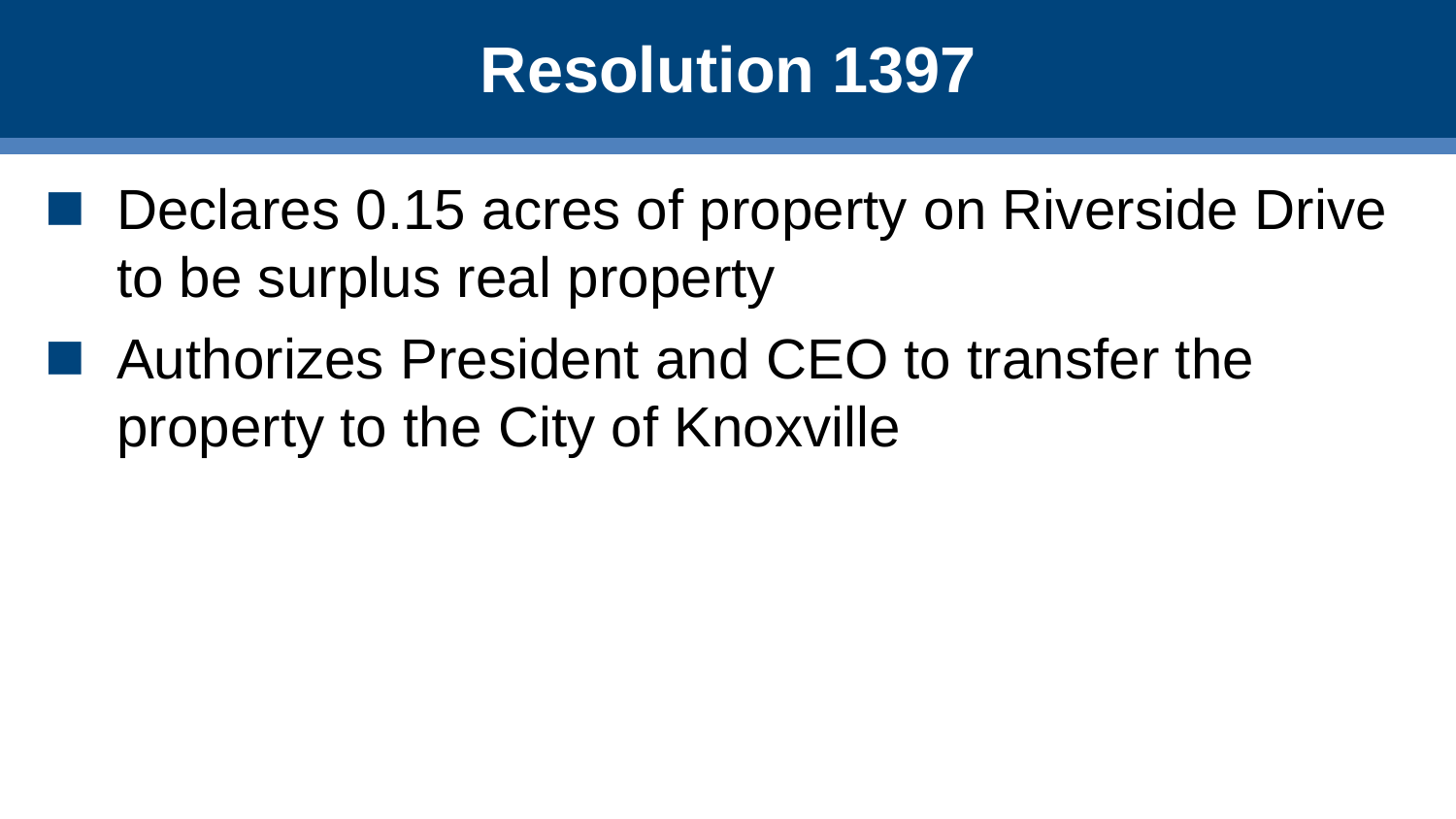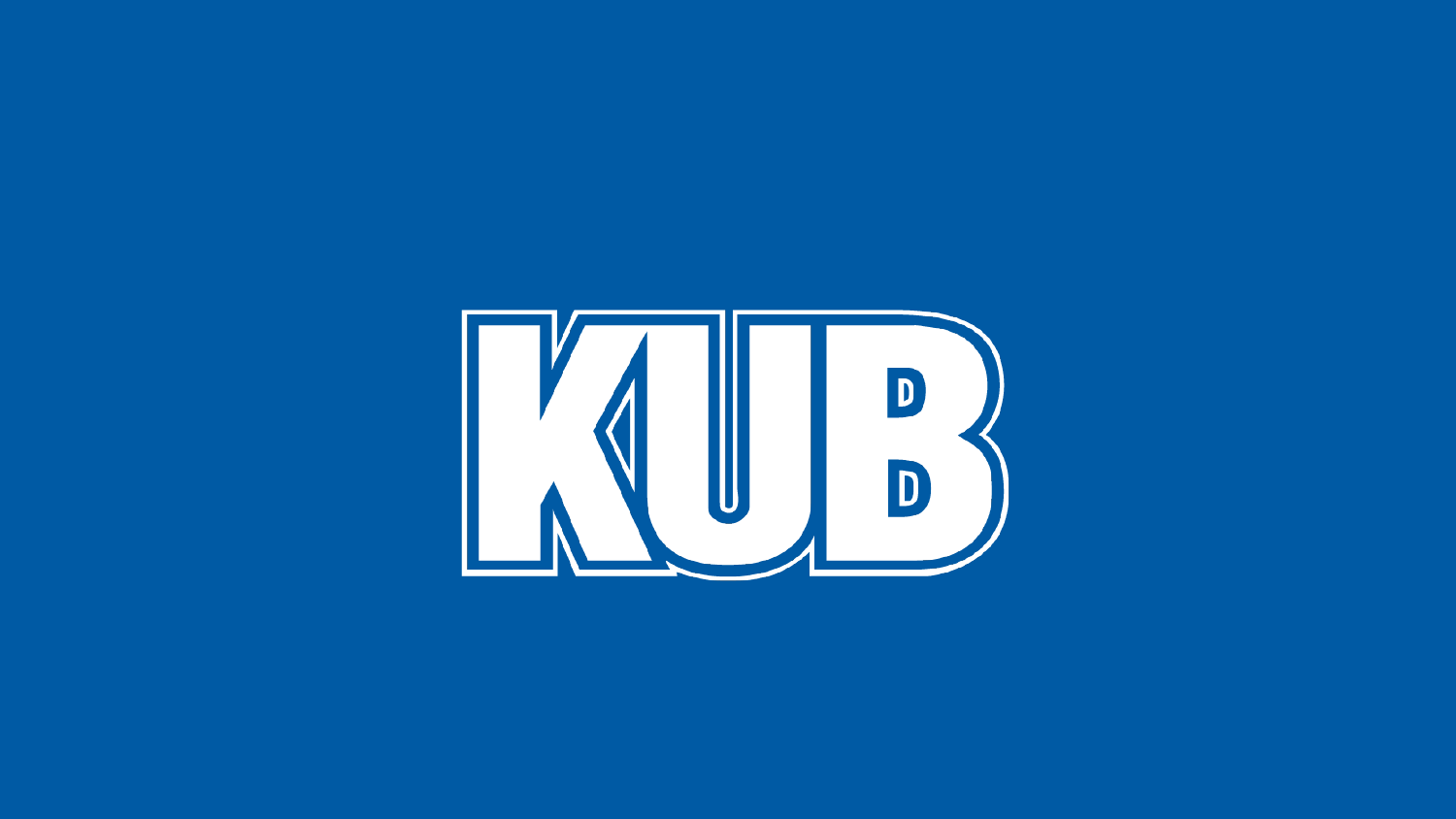#### **Natural Gas Service to Raccoon Valley**

#### **May 16, 2019**



#### **Resolution 1398**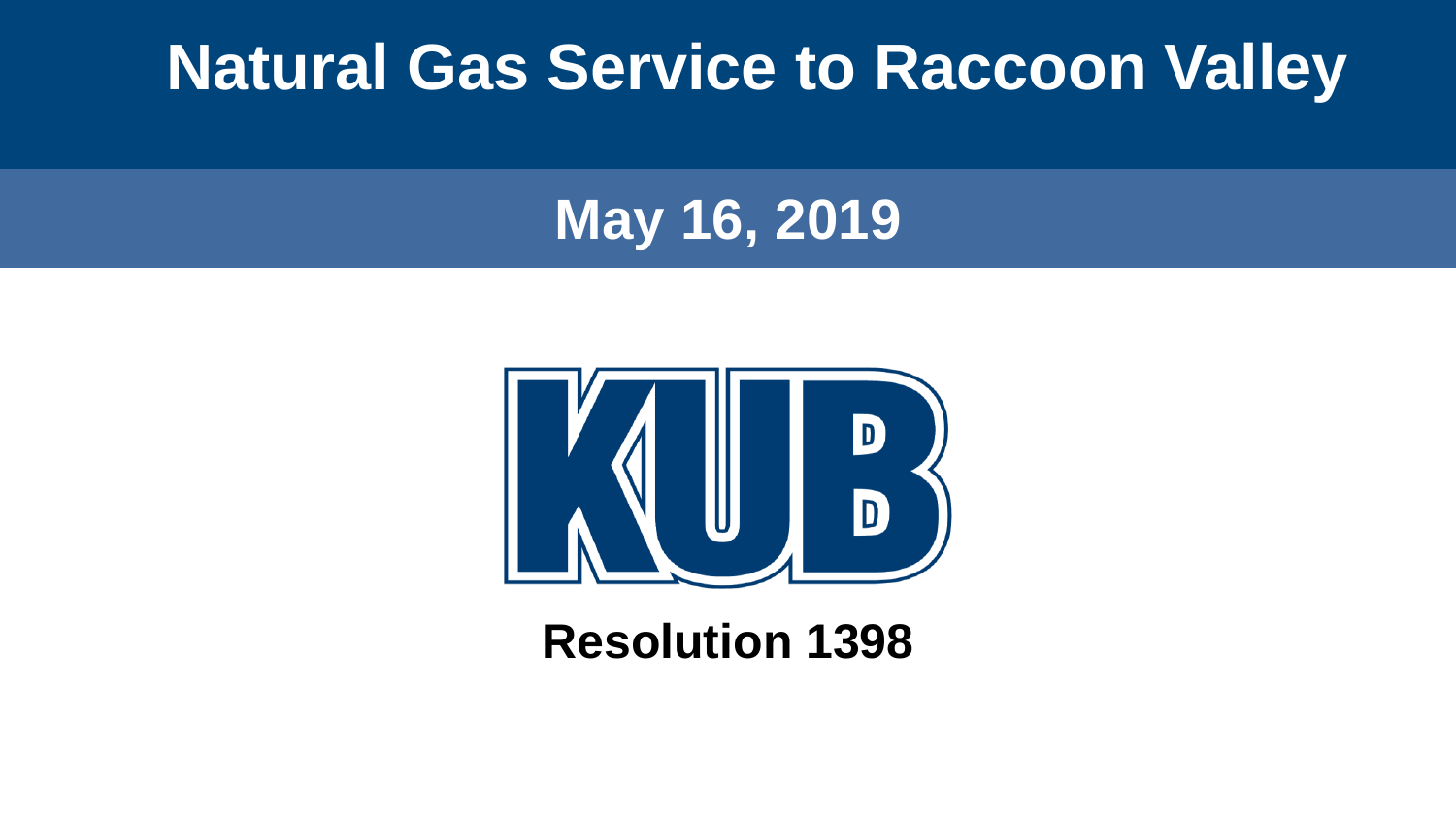## **Utility District Service Request**

- Powell-Clinch Utility District (PCUD) installed gas facilities in KUB's service territory
- PCUD now seeks KUB's permission under TCA 7-82-302 to serve customers in this area
- Resolution 1398 reaffirms KUB's right to serve this area and establishes KUB's intent to serve within 2 months of passage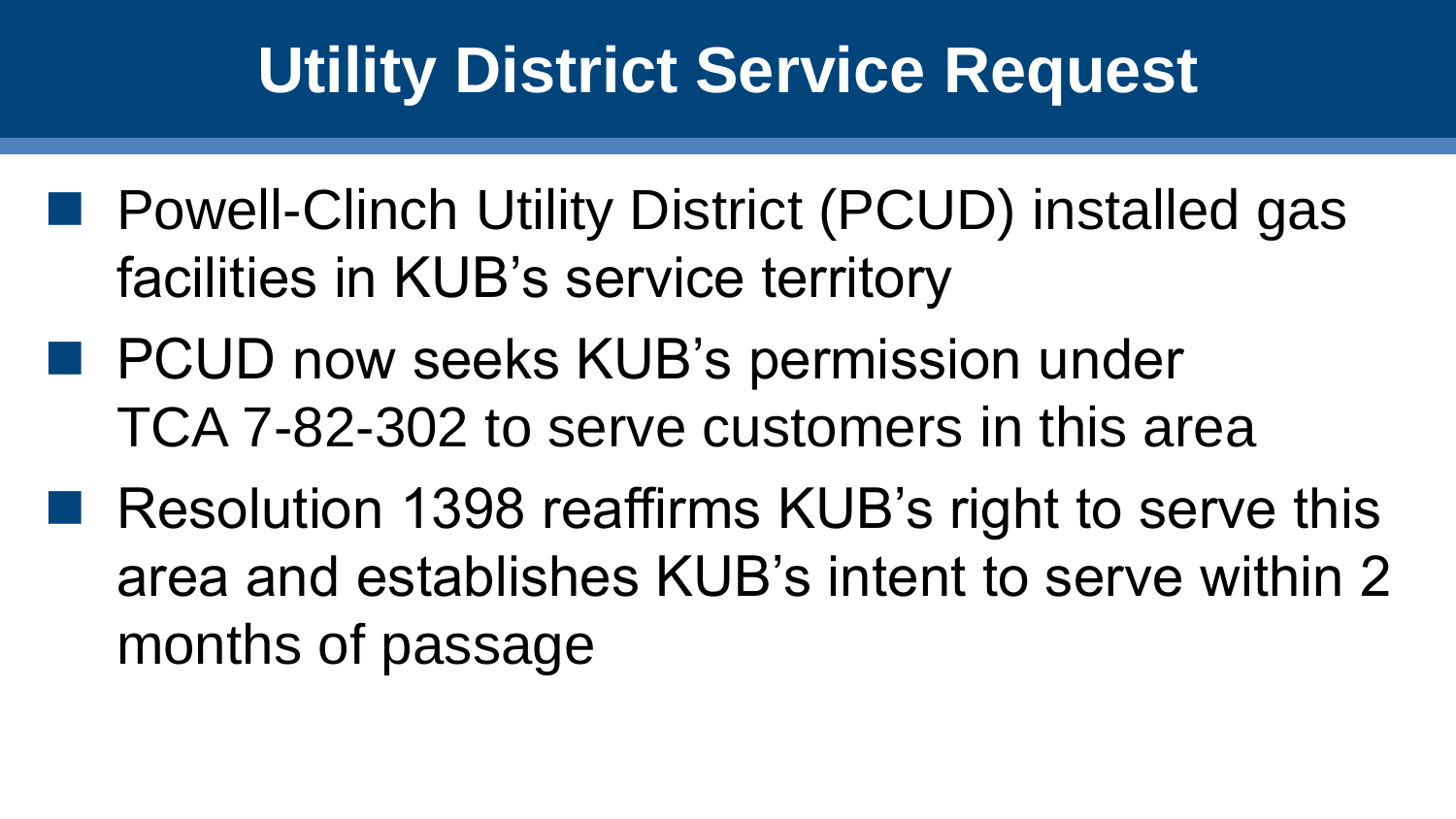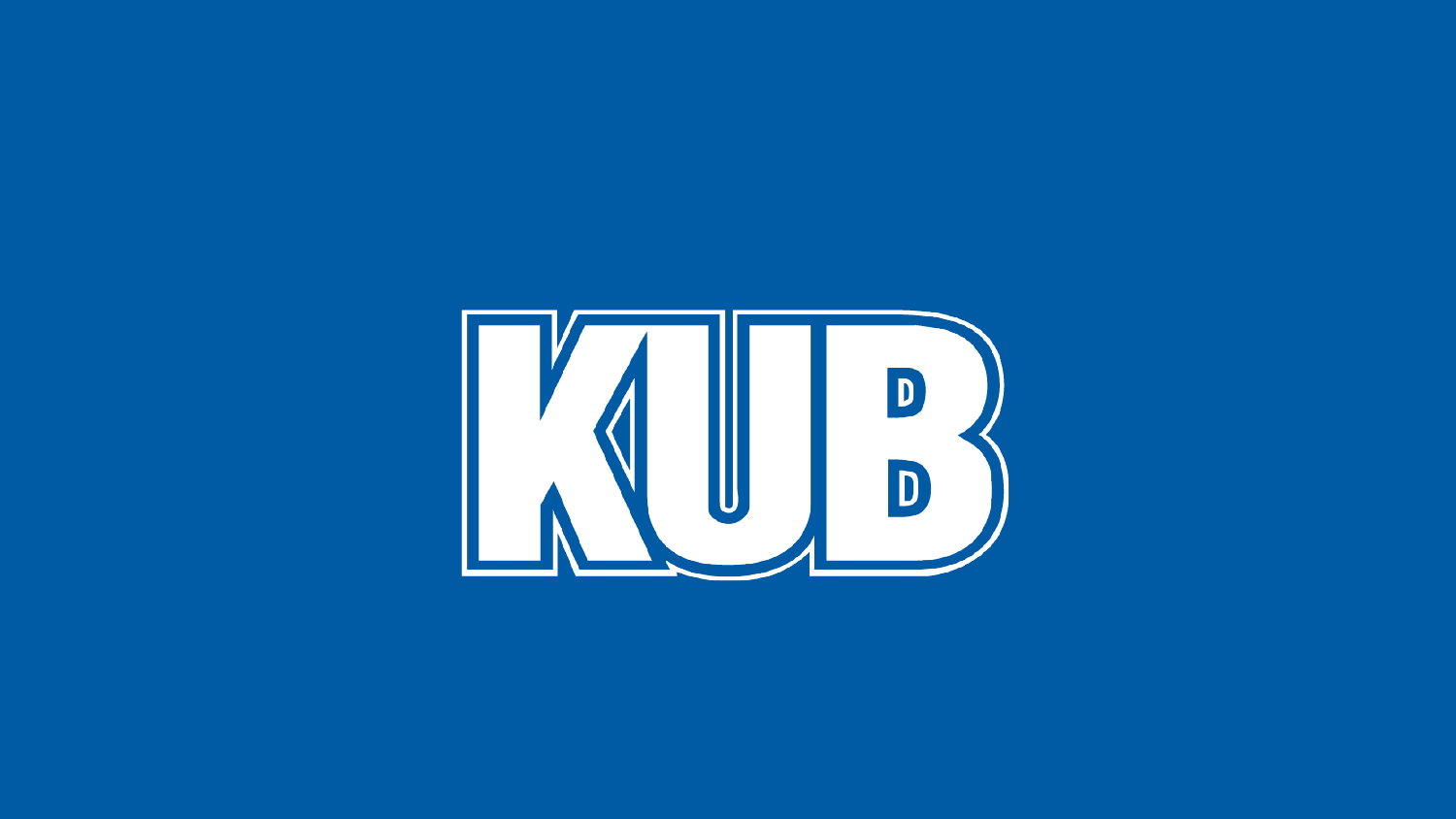#### **Fort Loudon Waste and Recycling Fire**

#### **May 16, 2019**

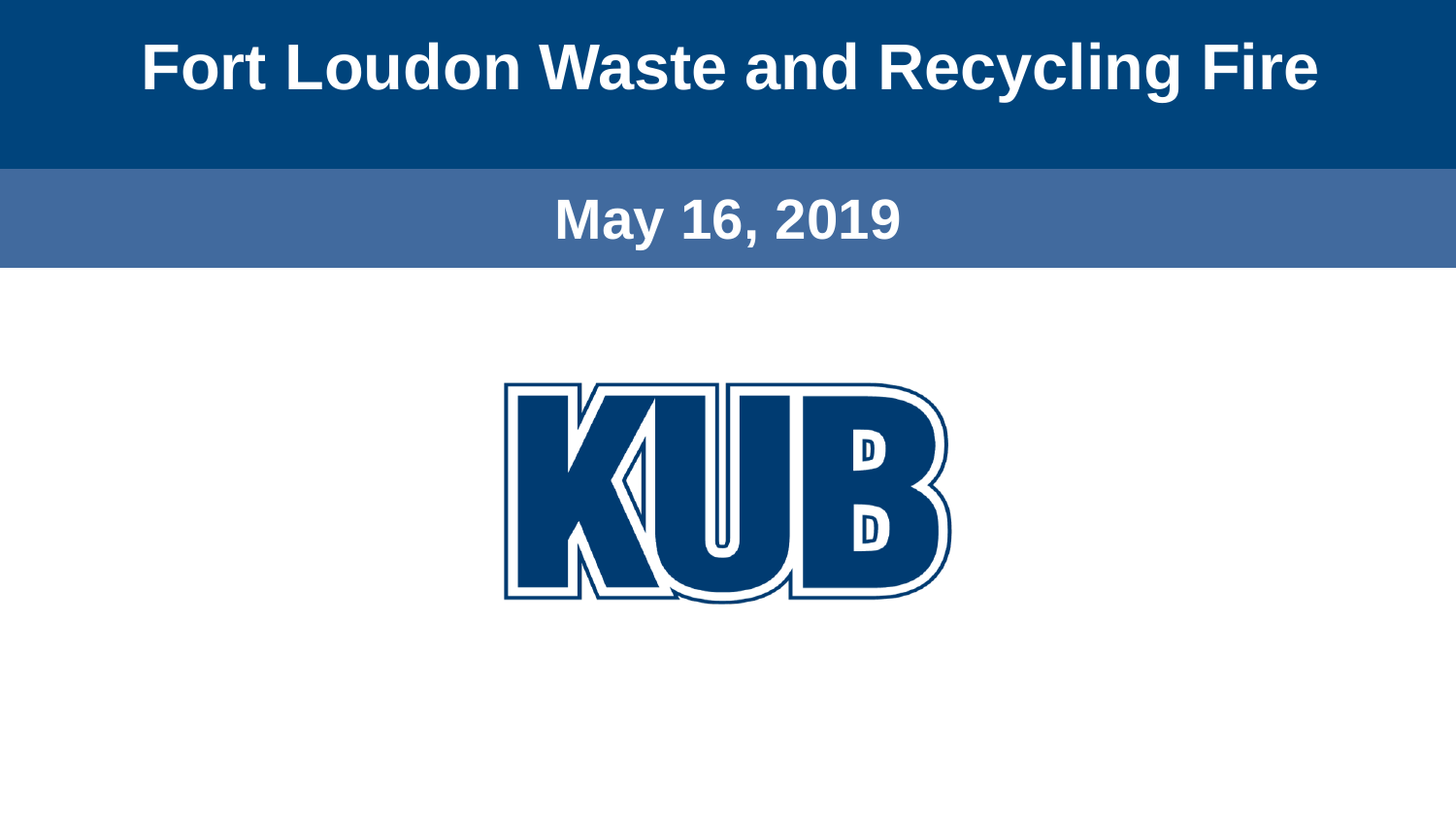#### **Fire Facts**

- Fire began May 1
- Fire Dept. on site for days
- Many organizations provided support
- 7.6 million gallons of water were used
- Plant production was up 25%

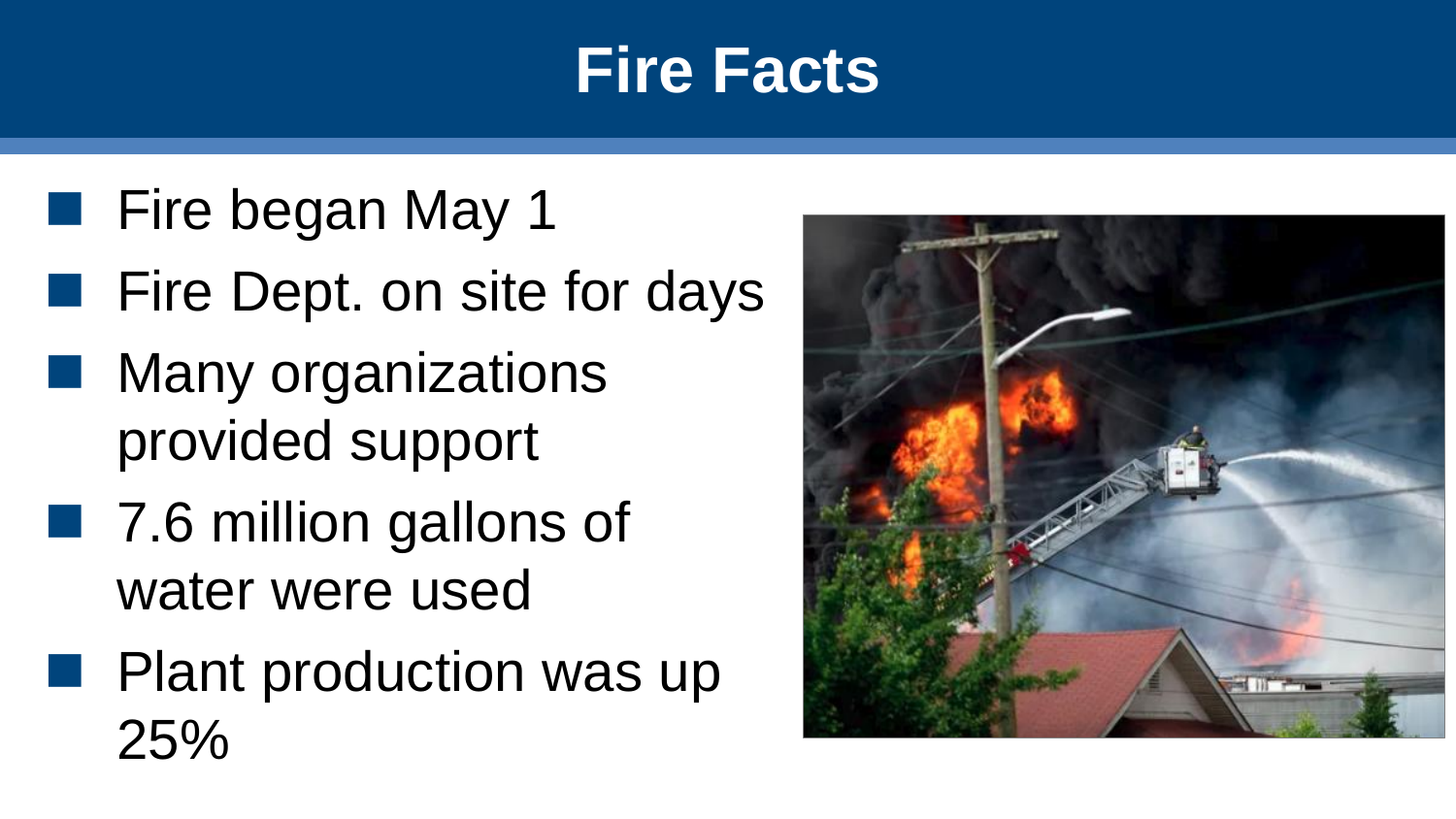# **KUB Response**

- Coordinated with Fire Dept. on response
- Disconnected natural gas and electric services for safety
- Maximized water flow and pressure to the area
- Provided a KUB Responder on site around the clock



**From WBIR Video**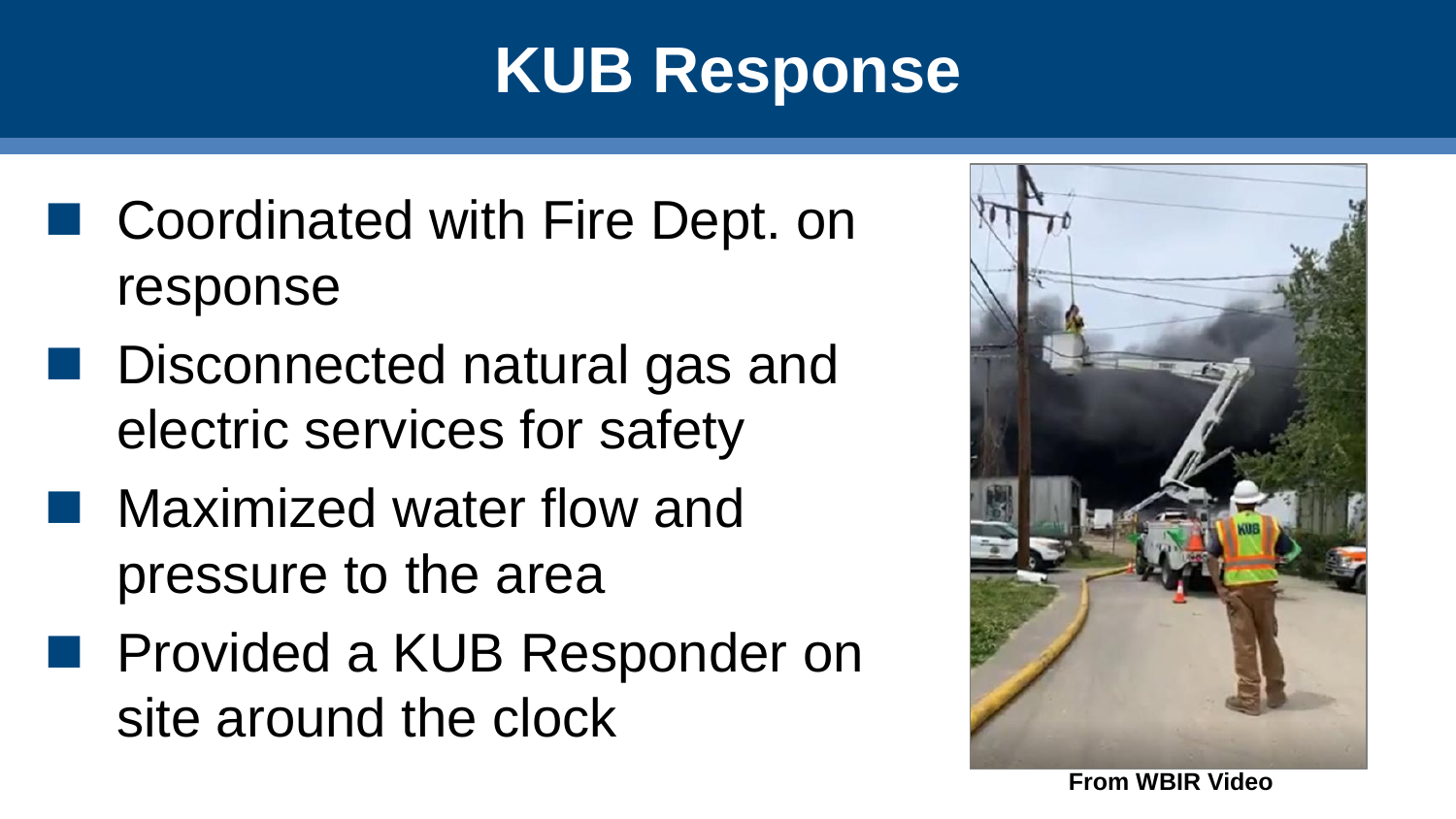**Resilient Water System Supports Fire Response**

- Ample plant capacity
- Storage in tanks and reservoirs
- Pipes sized to handle fire flows

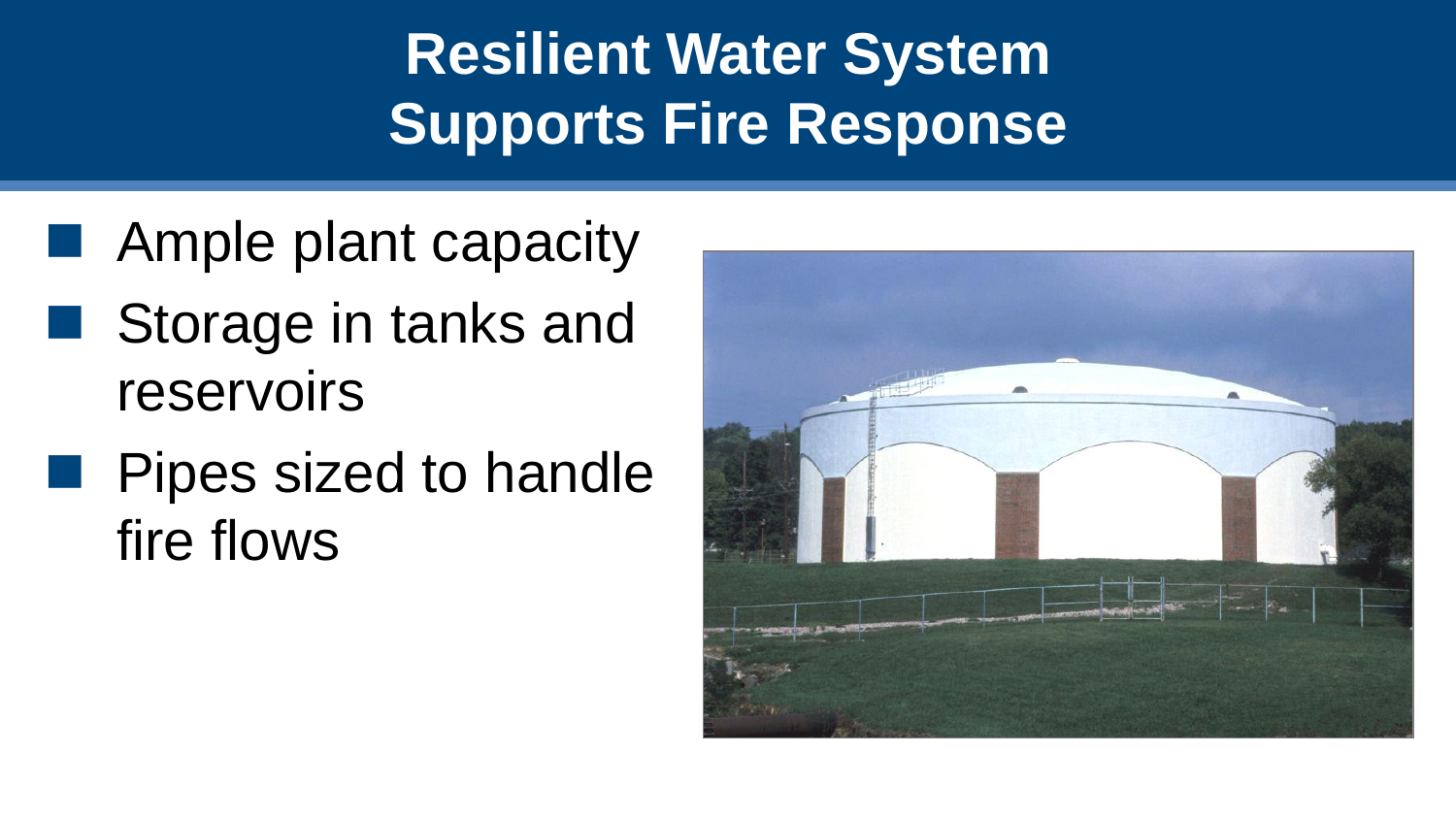# **Water System Supports KFD**

- Century II investments prove beneficial
	- Pipe replacement
	- Maintenance programs
	- **Excellent water quality**

■ Internal training and coordination help ensure strong relationship with KFD